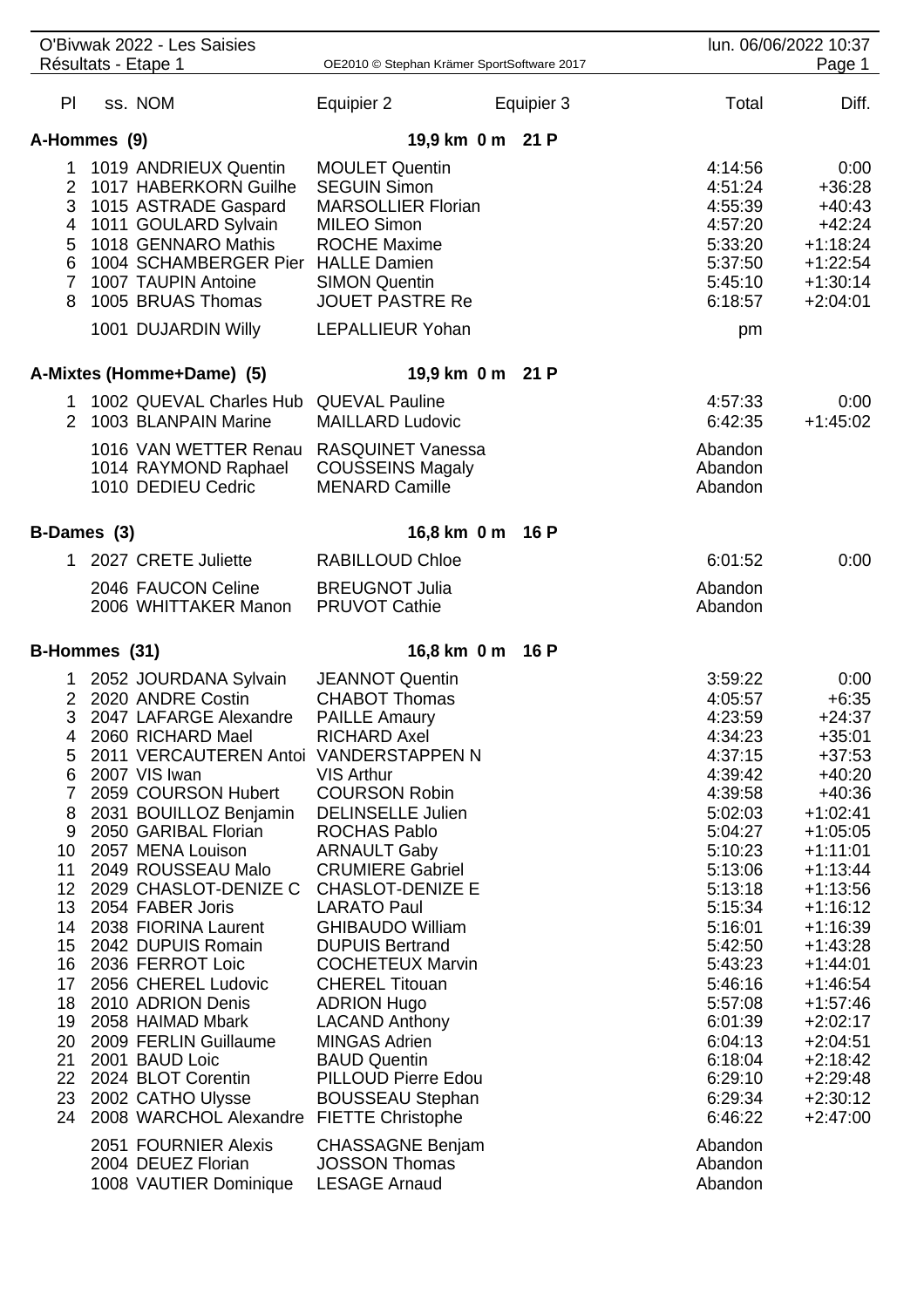| Résultats - Etape 1<br>OE2010 © Stephan Krämer SportSoftware 2017<br>ss. NOM<br>PI.<br>Equipier 2<br>Total<br>Equipier 3<br>B-Hommes (31)<br>16,8 km 0 m 16 P<br>(suite)<br>2003 DECLERCQ Florent<br><b>VERRAEST Thibaut</b><br>Abandon<br>2045 CHERMETTE Nathan<br><b>LACROIX Martin</b><br>Abandon<br><b>GIRARD Alexandre</b><br>1009 THOMAS Augustin<br>Abandon<br>2012 FERRE N Gore-Joaki<br><b>THIEMANN Romain</b><br>Abandon<br>B-Mixtes (Homme+Dame) (23)<br>16,8 km 0 m 16 P<br>2039 SOGNO Martin<br><b>GOURRAT Agathe</b><br>4:50:05<br>1.<br>$\overline{2}$<br>2016 GASTINEAU Guillaum<br><b>DURAND Marion</b><br>4:54:18<br>3<br>2033 FROMENTON Cedric<br><b>FROMENTON Helene</b><br>4:54:19<br>2035 DELENNE Camilla<br><b>DELENNE Tommy</b><br>5:10:11<br>4<br>2043 GINTZBURGER Colas LAMM Hannah<br>5<br>5:10:54<br>6<br>2030 LELOUP Marine<br><b>SERSIRON Pierre</b><br>5:32:51<br>7<br>2021 SOLTYSIAK Charlotte<br><b>SOLTYSIAK Alexis</b><br>5:41:03<br>8<br>2014 PRUD HOMME Mael<br><b>RENOUF Sophie</b><br>5:43:41<br>9<br>2028 ROCHET Antonine<br><b>GLORIEUX Quentin</b><br>5:44:23<br>2026 NEUILLY Bertrand<br>10<br><b>NEUILLY Lea</b><br>5:46:07<br>11<br>2018 CAYEUX Amelie<br><b>TACK Franck</b><br>5:46:15<br>12 <sub>2</sub><br>2019 VIGNY Johanne<br><b>BOUCLIER Fabien</b><br>6:01:01<br>13<br>2013 DELENNE Joanna<br><b>VIGOUROUX Hugo</b><br>6:23:16<br>2022 BERLAND Marine<br>14<br><b>JOVET Tanguy</b><br>6:29:49<br>2032 MANIERE Louis<br>15 <sub>1</sub><br><b>GARDON Benedicte</b><br>6:32:29<br>16<br>2055 BETRISEY Matmat<br><b>DEBERDT Kathelijne</b><br>6:32:53<br>2005 CATHO Heloise<br><b>RASTELLO Sebastien</b><br>Abandon<br>2041 PRUNIER Geoffrey<br><b>AIGON Pauline</b><br>Abandon<br>2017 CRETE Angelique<br><b>SONNECK William</b><br>Abandon<br>2053 WANIN Arnaud<br><b>HURTREZ Heloise</b><br>Abandon<br>1006 TEYSSEDRE Marie<br><b>DESBREST Romain</b><br>Abandon<br>2015 GIRAUD Marion<br><b>PELTIE Bertrand</b><br>Abandon<br>2040 GIBELIN Nicolas<br><b>TOQUE Aurelie</b><br>Abandon<br>14,8 km 0 m 14 P<br>C-Jeune+ Vétéran (11)<br>3047 PERRIN Nans<br><b>PERRIN Liv</b><br>3:46:19<br>1.<br>$\overline{2}$<br>3107 PARZYCH Jean Michel PARZYCH Tom<br>3:56:16<br>3118 PARZYCH Mickael<br>LE BORGNE-CASTIL<br>3<br>4:04:13<br>3021 BOILEAU Cyril<br><b>BOILEAU Allan</b><br>4:12:10<br>4<br>3084 LAROSE Eric<br><b>LAROSE Antoine</b><br>4:12:58<br>5<br>3131 JANOD Francois<br><b>JANOD</b> Jeromine<br>4:18:40<br>6<br>$\overline{7}$<br>3099 TROCHUT Severin<br>4:32:11<br><b>TROCHUT Nathael</b><br>3077 MARTIN Pascal<br>4:41:48<br><b>MARTIN Laura</b><br>8<br>3104 MORER Richard<br><b>MORER Yann</b><br>5:34:25<br>9<br>10 3145 TRAMOLAY Sebastien TRAMOLAY Soko<br>5:43:28 |  | O'Bivwak 2022 - Les Saisies |  |  | lun. 06/06/2022 10:37    |
|----------------------------------------------------------------------------------------------------------------------------------------------------------------------------------------------------------------------------------------------------------------------------------------------------------------------------------------------------------------------------------------------------------------------------------------------------------------------------------------------------------------------------------------------------------------------------------------------------------------------------------------------------------------------------------------------------------------------------------------------------------------------------------------------------------------------------------------------------------------------------------------------------------------------------------------------------------------------------------------------------------------------------------------------------------------------------------------------------------------------------------------------------------------------------------------------------------------------------------------------------------------------------------------------------------------------------------------------------------------------------------------------------------------------------------------------------------------------------------------------------------------------------------------------------------------------------------------------------------------------------------------------------------------------------------------------------------------------------------------------------------------------------------------------------------------------------------------------------------------------------------------------------------------------------------------------------------------------------------------------------------------------------------------------------------------------------------------------------------------------------------------------------------------------------------------------------------------------------------------------------------------------------------------------------------------------------------------------------------------------------------------------------------------------------------------------------------------------------------------------------------------------------------------------------------------------------------------------------------------------------------------------------------------------------------------------------------------------------------------------|--|-----------------------------|--|--|--------------------------|
|                                                                                                                                                                                                                                                                                                                                                                                                                                                                                                                                                                                                                                                                                                                                                                                                                                                                                                                                                                                                                                                                                                                                                                                                                                                                                                                                                                                                                                                                                                                                                                                                                                                                                                                                                                                                                                                                                                                                                                                                                                                                                                                                                                                                                                                                                                                                                                                                                                                                                                                                                                                                                                                                                                                                              |  |                             |  |  | Page 2                   |
|                                                                                                                                                                                                                                                                                                                                                                                                                                                                                                                                                                                                                                                                                                                                                                                                                                                                                                                                                                                                                                                                                                                                                                                                                                                                                                                                                                                                                                                                                                                                                                                                                                                                                                                                                                                                                                                                                                                                                                                                                                                                                                                                                                                                                                                                                                                                                                                                                                                                                                                                                                                                                                                                                                                                              |  |                             |  |  | Diff.                    |
|                                                                                                                                                                                                                                                                                                                                                                                                                                                                                                                                                                                                                                                                                                                                                                                                                                                                                                                                                                                                                                                                                                                                                                                                                                                                                                                                                                                                                                                                                                                                                                                                                                                                                                                                                                                                                                                                                                                                                                                                                                                                                                                                                                                                                                                                                                                                                                                                                                                                                                                                                                                                                                                                                                                                              |  |                             |  |  |                          |
|                                                                                                                                                                                                                                                                                                                                                                                                                                                                                                                                                                                                                                                                                                                                                                                                                                                                                                                                                                                                                                                                                                                                                                                                                                                                                                                                                                                                                                                                                                                                                                                                                                                                                                                                                                                                                                                                                                                                                                                                                                                                                                                                                                                                                                                                                                                                                                                                                                                                                                                                                                                                                                                                                                                                              |  |                             |  |  |                          |
|                                                                                                                                                                                                                                                                                                                                                                                                                                                                                                                                                                                                                                                                                                                                                                                                                                                                                                                                                                                                                                                                                                                                                                                                                                                                                                                                                                                                                                                                                                                                                                                                                                                                                                                                                                                                                                                                                                                                                                                                                                                                                                                                                                                                                                                                                                                                                                                                                                                                                                                                                                                                                                                                                                                                              |  |                             |  |  |                          |
|                                                                                                                                                                                                                                                                                                                                                                                                                                                                                                                                                                                                                                                                                                                                                                                                                                                                                                                                                                                                                                                                                                                                                                                                                                                                                                                                                                                                                                                                                                                                                                                                                                                                                                                                                                                                                                                                                                                                                                                                                                                                                                                                                                                                                                                                                                                                                                                                                                                                                                                                                                                                                                                                                                                                              |  |                             |  |  |                          |
|                                                                                                                                                                                                                                                                                                                                                                                                                                                                                                                                                                                                                                                                                                                                                                                                                                                                                                                                                                                                                                                                                                                                                                                                                                                                                                                                                                                                                                                                                                                                                                                                                                                                                                                                                                                                                                                                                                                                                                                                                                                                                                                                                                                                                                                                                                                                                                                                                                                                                                                                                                                                                                                                                                                                              |  |                             |  |  |                          |
|                                                                                                                                                                                                                                                                                                                                                                                                                                                                                                                                                                                                                                                                                                                                                                                                                                                                                                                                                                                                                                                                                                                                                                                                                                                                                                                                                                                                                                                                                                                                                                                                                                                                                                                                                                                                                                                                                                                                                                                                                                                                                                                                                                                                                                                                                                                                                                                                                                                                                                                                                                                                                                                                                                                                              |  |                             |  |  |                          |
|                                                                                                                                                                                                                                                                                                                                                                                                                                                                                                                                                                                                                                                                                                                                                                                                                                                                                                                                                                                                                                                                                                                                                                                                                                                                                                                                                                                                                                                                                                                                                                                                                                                                                                                                                                                                                                                                                                                                                                                                                                                                                                                                                                                                                                                                                                                                                                                                                                                                                                                                                                                                                                                                                                                                              |  |                             |  |  | 0:00                     |
|                                                                                                                                                                                                                                                                                                                                                                                                                                                                                                                                                                                                                                                                                                                                                                                                                                                                                                                                                                                                                                                                                                                                                                                                                                                                                                                                                                                                                                                                                                                                                                                                                                                                                                                                                                                                                                                                                                                                                                                                                                                                                                                                                                                                                                                                                                                                                                                                                                                                                                                                                                                                                                                                                                                                              |  |                             |  |  | $+4:13$                  |
|                                                                                                                                                                                                                                                                                                                                                                                                                                                                                                                                                                                                                                                                                                                                                                                                                                                                                                                                                                                                                                                                                                                                                                                                                                                                                                                                                                                                                                                                                                                                                                                                                                                                                                                                                                                                                                                                                                                                                                                                                                                                                                                                                                                                                                                                                                                                                                                                                                                                                                                                                                                                                                                                                                                                              |  |                             |  |  | $+4:14$                  |
|                                                                                                                                                                                                                                                                                                                                                                                                                                                                                                                                                                                                                                                                                                                                                                                                                                                                                                                                                                                                                                                                                                                                                                                                                                                                                                                                                                                                                                                                                                                                                                                                                                                                                                                                                                                                                                                                                                                                                                                                                                                                                                                                                                                                                                                                                                                                                                                                                                                                                                                                                                                                                                                                                                                                              |  |                             |  |  | $+20:06$<br>$+20:49$     |
|                                                                                                                                                                                                                                                                                                                                                                                                                                                                                                                                                                                                                                                                                                                                                                                                                                                                                                                                                                                                                                                                                                                                                                                                                                                                                                                                                                                                                                                                                                                                                                                                                                                                                                                                                                                                                                                                                                                                                                                                                                                                                                                                                                                                                                                                                                                                                                                                                                                                                                                                                                                                                                                                                                                                              |  |                             |  |  | $+42:46$                 |
|                                                                                                                                                                                                                                                                                                                                                                                                                                                                                                                                                                                                                                                                                                                                                                                                                                                                                                                                                                                                                                                                                                                                                                                                                                                                                                                                                                                                                                                                                                                                                                                                                                                                                                                                                                                                                                                                                                                                                                                                                                                                                                                                                                                                                                                                                                                                                                                                                                                                                                                                                                                                                                                                                                                                              |  |                             |  |  | $+50:58$                 |
|                                                                                                                                                                                                                                                                                                                                                                                                                                                                                                                                                                                                                                                                                                                                                                                                                                                                                                                                                                                                                                                                                                                                                                                                                                                                                                                                                                                                                                                                                                                                                                                                                                                                                                                                                                                                                                                                                                                                                                                                                                                                                                                                                                                                                                                                                                                                                                                                                                                                                                                                                                                                                                                                                                                                              |  |                             |  |  | $+53:36$                 |
|                                                                                                                                                                                                                                                                                                                                                                                                                                                                                                                                                                                                                                                                                                                                                                                                                                                                                                                                                                                                                                                                                                                                                                                                                                                                                                                                                                                                                                                                                                                                                                                                                                                                                                                                                                                                                                                                                                                                                                                                                                                                                                                                                                                                                                                                                                                                                                                                                                                                                                                                                                                                                                                                                                                                              |  |                             |  |  | $+54:18$                 |
|                                                                                                                                                                                                                                                                                                                                                                                                                                                                                                                                                                                                                                                                                                                                                                                                                                                                                                                                                                                                                                                                                                                                                                                                                                                                                                                                                                                                                                                                                                                                                                                                                                                                                                                                                                                                                                                                                                                                                                                                                                                                                                                                                                                                                                                                                                                                                                                                                                                                                                                                                                                                                                                                                                                                              |  |                             |  |  | $+56:02$                 |
|                                                                                                                                                                                                                                                                                                                                                                                                                                                                                                                                                                                                                                                                                                                                                                                                                                                                                                                                                                                                                                                                                                                                                                                                                                                                                                                                                                                                                                                                                                                                                                                                                                                                                                                                                                                                                                                                                                                                                                                                                                                                                                                                                                                                                                                                                                                                                                                                                                                                                                                                                                                                                                                                                                                                              |  |                             |  |  | $+56:10$                 |
|                                                                                                                                                                                                                                                                                                                                                                                                                                                                                                                                                                                                                                                                                                                                                                                                                                                                                                                                                                                                                                                                                                                                                                                                                                                                                                                                                                                                                                                                                                                                                                                                                                                                                                                                                                                                                                                                                                                                                                                                                                                                                                                                                                                                                                                                                                                                                                                                                                                                                                                                                                                                                                                                                                                                              |  |                             |  |  | $+1:10:56$               |
|                                                                                                                                                                                                                                                                                                                                                                                                                                                                                                                                                                                                                                                                                                                                                                                                                                                                                                                                                                                                                                                                                                                                                                                                                                                                                                                                                                                                                                                                                                                                                                                                                                                                                                                                                                                                                                                                                                                                                                                                                                                                                                                                                                                                                                                                                                                                                                                                                                                                                                                                                                                                                                                                                                                                              |  |                             |  |  | $+1:33:11$<br>$+1:39:44$ |
|                                                                                                                                                                                                                                                                                                                                                                                                                                                                                                                                                                                                                                                                                                                                                                                                                                                                                                                                                                                                                                                                                                                                                                                                                                                                                                                                                                                                                                                                                                                                                                                                                                                                                                                                                                                                                                                                                                                                                                                                                                                                                                                                                                                                                                                                                                                                                                                                                                                                                                                                                                                                                                                                                                                                              |  |                             |  |  | $+1:42:24$               |
|                                                                                                                                                                                                                                                                                                                                                                                                                                                                                                                                                                                                                                                                                                                                                                                                                                                                                                                                                                                                                                                                                                                                                                                                                                                                                                                                                                                                                                                                                                                                                                                                                                                                                                                                                                                                                                                                                                                                                                                                                                                                                                                                                                                                                                                                                                                                                                                                                                                                                                                                                                                                                                                                                                                                              |  |                             |  |  | $+1:42:48$               |
|                                                                                                                                                                                                                                                                                                                                                                                                                                                                                                                                                                                                                                                                                                                                                                                                                                                                                                                                                                                                                                                                                                                                                                                                                                                                                                                                                                                                                                                                                                                                                                                                                                                                                                                                                                                                                                                                                                                                                                                                                                                                                                                                                                                                                                                                                                                                                                                                                                                                                                                                                                                                                                                                                                                                              |  |                             |  |  |                          |
|                                                                                                                                                                                                                                                                                                                                                                                                                                                                                                                                                                                                                                                                                                                                                                                                                                                                                                                                                                                                                                                                                                                                                                                                                                                                                                                                                                                                                                                                                                                                                                                                                                                                                                                                                                                                                                                                                                                                                                                                                                                                                                                                                                                                                                                                                                                                                                                                                                                                                                                                                                                                                                                                                                                                              |  |                             |  |  |                          |
|                                                                                                                                                                                                                                                                                                                                                                                                                                                                                                                                                                                                                                                                                                                                                                                                                                                                                                                                                                                                                                                                                                                                                                                                                                                                                                                                                                                                                                                                                                                                                                                                                                                                                                                                                                                                                                                                                                                                                                                                                                                                                                                                                                                                                                                                                                                                                                                                                                                                                                                                                                                                                                                                                                                                              |  |                             |  |  |                          |
|                                                                                                                                                                                                                                                                                                                                                                                                                                                                                                                                                                                                                                                                                                                                                                                                                                                                                                                                                                                                                                                                                                                                                                                                                                                                                                                                                                                                                                                                                                                                                                                                                                                                                                                                                                                                                                                                                                                                                                                                                                                                                                                                                                                                                                                                                                                                                                                                                                                                                                                                                                                                                                                                                                                                              |  |                             |  |  |                          |
|                                                                                                                                                                                                                                                                                                                                                                                                                                                                                                                                                                                                                                                                                                                                                                                                                                                                                                                                                                                                                                                                                                                                                                                                                                                                                                                                                                                                                                                                                                                                                                                                                                                                                                                                                                                                                                                                                                                                                                                                                                                                                                                                                                                                                                                                                                                                                                                                                                                                                                                                                                                                                                                                                                                                              |  |                             |  |  |                          |
|                                                                                                                                                                                                                                                                                                                                                                                                                                                                                                                                                                                                                                                                                                                                                                                                                                                                                                                                                                                                                                                                                                                                                                                                                                                                                                                                                                                                                                                                                                                                                                                                                                                                                                                                                                                                                                                                                                                                                                                                                                                                                                                                                                                                                                                                                                                                                                                                                                                                                                                                                                                                                                                                                                                                              |  |                             |  |  |                          |
|                                                                                                                                                                                                                                                                                                                                                                                                                                                                                                                                                                                                                                                                                                                                                                                                                                                                                                                                                                                                                                                                                                                                                                                                                                                                                                                                                                                                                                                                                                                                                                                                                                                                                                                                                                                                                                                                                                                                                                                                                                                                                                                                                                                                                                                                                                                                                                                                                                                                                                                                                                                                                                                                                                                                              |  |                             |  |  |                          |
|                                                                                                                                                                                                                                                                                                                                                                                                                                                                                                                                                                                                                                                                                                                                                                                                                                                                                                                                                                                                                                                                                                                                                                                                                                                                                                                                                                                                                                                                                                                                                                                                                                                                                                                                                                                                                                                                                                                                                                                                                                                                                                                                                                                                                                                                                                                                                                                                                                                                                                                                                                                                                                                                                                                                              |  |                             |  |  | 0:00                     |
|                                                                                                                                                                                                                                                                                                                                                                                                                                                                                                                                                                                                                                                                                                                                                                                                                                                                                                                                                                                                                                                                                                                                                                                                                                                                                                                                                                                                                                                                                                                                                                                                                                                                                                                                                                                                                                                                                                                                                                                                                                                                                                                                                                                                                                                                                                                                                                                                                                                                                                                                                                                                                                                                                                                                              |  |                             |  |  | $+9:57$                  |
|                                                                                                                                                                                                                                                                                                                                                                                                                                                                                                                                                                                                                                                                                                                                                                                                                                                                                                                                                                                                                                                                                                                                                                                                                                                                                                                                                                                                                                                                                                                                                                                                                                                                                                                                                                                                                                                                                                                                                                                                                                                                                                                                                                                                                                                                                                                                                                                                                                                                                                                                                                                                                                                                                                                                              |  |                             |  |  | $+17:54$                 |
|                                                                                                                                                                                                                                                                                                                                                                                                                                                                                                                                                                                                                                                                                                                                                                                                                                                                                                                                                                                                                                                                                                                                                                                                                                                                                                                                                                                                                                                                                                                                                                                                                                                                                                                                                                                                                                                                                                                                                                                                                                                                                                                                                                                                                                                                                                                                                                                                                                                                                                                                                                                                                                                                                                                                              |  |                             |  |  | $+25:51$                 |
|                                                                                                                                                                                                                                                                                                                                                                                                                                                                                                                                                                                                                                                                                                                                                                                                                                                                                                                                                                                                                                                                                                                                                                                                                                                                                                                                                                                                                                                                                                                                                                                                                                                                                                                                                                                                                                                                                                                                                                                                                                                                                                                                                                                                                                                                                                                                                                                                                                                                                                                                                                                                                                                                                                                                              |  |                             |  |  | $+26:39$                 |
|                                                                                                                                                                                                                                                                                                                                                                                                                                                                                                                                                                                                                                                                                                                                                                                                                                                                                                                                                                                                                                                                                                                                                                                                                                                                                                                                                                                                                                                                                                                                                                                                                                                                                                                                                                                                                                                                                                                                                                                                                                                                                                                                                                                                                                                                                                                                                                                                                                                                                                                                                                                                                                                                                                                                              |  |                             |  |  | $+32:21$                 |
|                                                                                                                                                                                                                                                                                                                                                                                                                                                                                                                                                                                                                                                                                                                                                                                                                                                                                                                                                                                                                                                                                                                                                                                                                                                                                                                                                                                                                                                                                                                                                                                                                                                                                                                                                                                                                                                                                                                                                                                                                                                                                                                                                                                                                                                                                                                                                                                                                                                                                                                                                                                                                                                                                                                                              |  |                             |  |  | $+45:52$                 |
|                                                                                                                                                                                                                                                                                                                                                                                                                                                                                                                                                                                                                                                                                                                                                                                                                                                                                                                                                                                                                                                                                                                                                                                                                                                                                                                                                                                                                                                                                                                                                                                                                                                                                                                                                                                                                                                                                                                                                                                                                                                                                                                                                                                                                                                                                                                                                                                                                                                                                                                                                                                                                                                                                                                                              |  |                             |  |  | $+55:29$<br>$+1:48:06$   |
|                                                                                                                                                                                                                                                                                                                                                                                                                                                                                                                                                                                                                                                                                                                                                                                                                                                                                                                                                                                                                                                                                                                                                                                                                                                                                                                                                                                                                                                                                                                                                                                                                                                                                                                                                                                                                                                                                                                                                                                                                                                                                                                                                                                                                                                                                                                                                                                                                                                                                                                                                                                                                                                                                                                                              |  |                             |  |  | $+1:57:09$               |
| 3043 CHEVALIER Cedric<br>11<br><b>CHEVALIER Satine</b><br>5:50:31                                                                                                                                                                                                                                                                                                                                                                                                                                                                                                                                                                                                                                                                                                                                                                                                                                                                                                                                                                                                                                                                                                                                                                                                                                                                                                                                                                                                                                                                                                                                                                                                                                                                                                                                                                                                                                                                                                                                                                                                                                                                                                                                                                                                                                                                                                                                                                                                                                                                                                                                                                                                                                                                            |  |                             |  |  | $+2:04:12$               |
| C-Junior (3)<br>14,8 km 0 m 14 P                                                                                                                                                                                                                                                                                                                                                                                                                                                                                                                                                                                                                                                                                                                                                                                                                                                                                                                                                                                                                                                                                                                                                                                                                                                                                                                                                                                                                                                                                                                                                                                                                                                                                                                                                                                                                                                                                                                                                                                                                                                                                                                                                                                                                                                                                                                                                                                                                                                                                                                                                                                                                                                                                                             |  |                             |  |  |                          |
| <b>CARLE Odin</b><br>1 3094 BRUNEL Nathan<br>3:55:01                                                                                                                                                                                                                                                                                                                                                                                                                                                                                                                                                                                                                                                                                                                                                                                                                                                                                                                                                                                                                                                                                                                                                                                                                                                                                                                                                                                                                                                                                                                                                                                                                                                                                                                                                                                                                                                                                                                                                                                                                                                                                                                                                                                                                                                                                                                                                                                                                                                                                                                                                                                                                                                                                         |  |                             |  |  | 0:00                     |
| 2 3146 TRAMOLAY Leonard<br><b>HENNEQUIN Titouan</b><br>4:53:54                                                                                                                                                                                                                                                                                                                                                                                                                                                                                                                                                                                                                                                                                                                                                                                                                                                                                                                                                                                                                                                                                                                                                                                                                                                                                                                                                                                                                                                                                                                                                                                                                                                                                                                                                                                                                                                                                                                                                                                                                                                                                                                                                                                                                                                                                                                                                                                                                                                                                                                                                                                                                                                                               |  |                             |  |  | $+58:53$                 |
| 3 3101 LEROY Manon<br><b>LOCATELLI Louane</b><br>5:10:59                                                                                                                                                                                                                                                                                                                                                                                                                                                                                                                                                                                                                                                                                                                                                                                                                                                                                                                                                                                                                                                                                                                                                                                                                                                                                                                                                                                                                                                                                                                                                                                                                                                                                                                                                                                                                                                                                                                                                                                                                                                                                                                                                                                                                                                                                                                                                                                                                                                                                                                                                                                                                                                                                     |  |                             |  |  | $+1:15:58$               |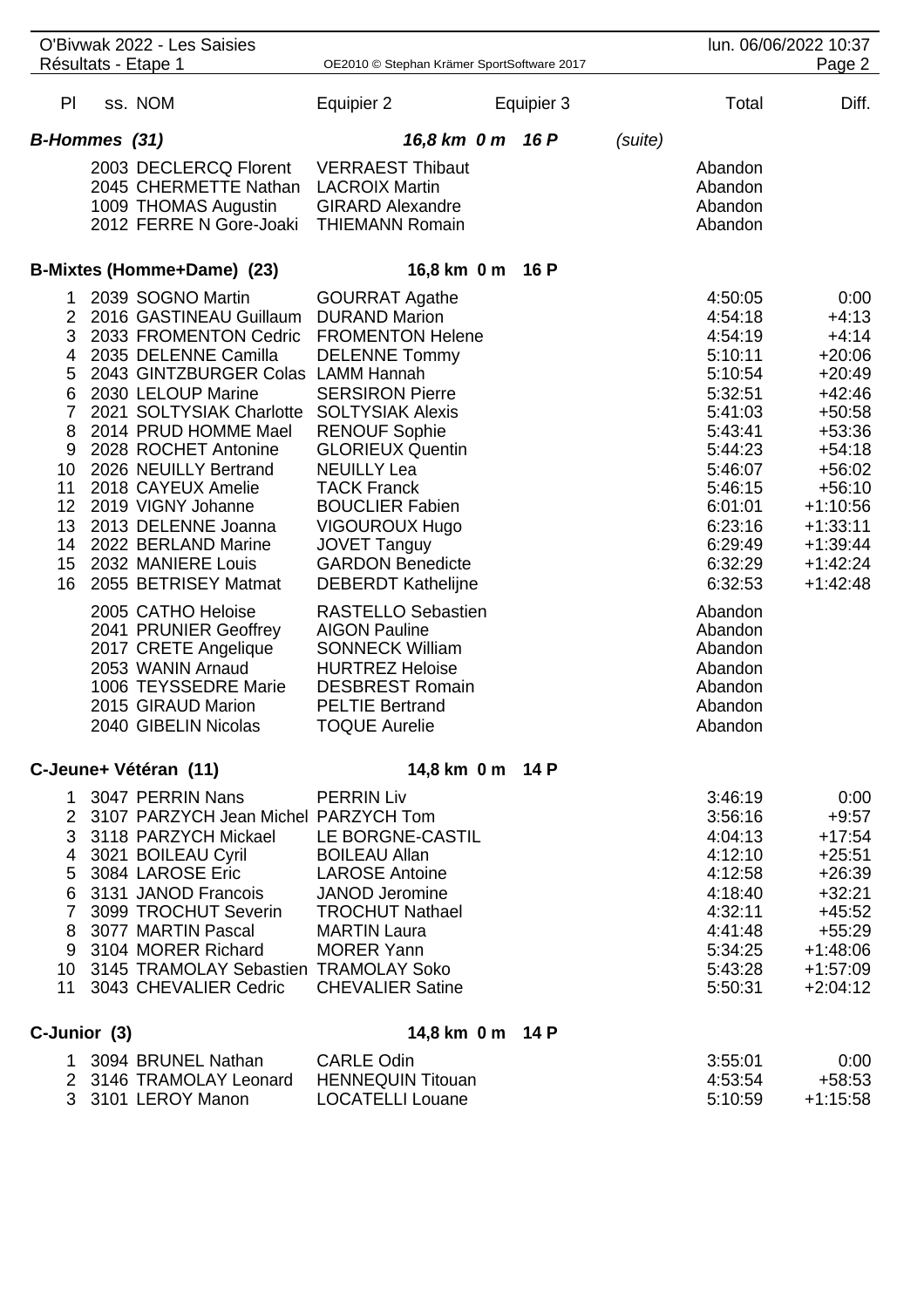|                        | O'Bivwak 2022 - Les Saisies<br>Résultats - Etape 1 | OE2010 © Stephan Krämer SportSoftware 2017      |            |                    | lun. 06/06/2022 10:37<br>Page 3 |
|------------------------|----------------------------------------------------|-------------------------------------------------|------------|--------------------|---------------------------------|
|                        |                                                    |                                                 |            |                    |                                 |
| PI.                    | ss. NOM                                            | Equipier 2                                      | Equipier 3 | Total              | Diff.                           |
|                        | C-Dames (22)                                       | 14,8 km 0 m 14 P                                |            |                    |                                 |
| 1                      | 3153 VULLIET Coline                                | <b>CHEDIN Sylvie</b>                            |            | 4:15:21            | 0:00                            |
|                        | 2 3098 KONIECZNY Vanessa TROCHUT Melissa           |                                                 |            | 4:15:31            | $+0:10$                         |
|                        | 3 3091 CLERC Caroline                              | <b>GONET Janick</b>                             |            | 4:36:27            | $+21:06$                        |
| 4                      | 3129 DURIX--MURIS Liv                              | <b>DENIAU Thaina</b>                            |            | 4:48:04            | $+32:43$                        |
| 5                      | 3148 GAUDILLAT Maelle                              | <b>MERCIER Leslie</b>                           |            | 4:50:15            | $+34:54$                        |
| 6                      | 3139 ARNOULD Marie                                 | <b>BOYER Romane</b>                             |            | 4:55:29            | $+40:08$                        |
|                        | 7 3019 ELIAS Pauline                               | <b>BLANC-TRANCHANT</b>                          |            | 5:07:22            | $+52:01$                        |
| 8                      | 3093 PAUL Melody                                   | <b>LESUEUR Charlotte</b>                        |            | 5:19:41            | $+1:04:20$                      |
| 9                      | 3030 ANDRIOT Severine                              | <b>PONT Emma</b>                                |            | 5:31:09            | $+1:15:48$                      |
| 10                     | 3018 PENY Penelope                                 | <b>TIZZONI Clarisse</b><br><b>CROUTE Solene</b> |            | 5:41:05            | $+1:25:44$                      |
| 11<br>12 <sup>12</sup> | 3048 MARTIN Maelys<br>3023 ORY Aline               | <b>DELORME Marine</b>                           |            | 5:49:11<br>5:49:18 | $+1:33:50$<br>$+1:33:57$        |
| 13                     | 3073 DEPOORTERE Camil NIQUET Marion                |                                                 |            | 6:01:47            | $+1:46:26$                      |
|                        | 14 3053 LE GUYADEC Gabriell PALAPRAT Oriane        |                                                 |            | 6:12:22            | $+1:57:01$                      |
| 15                     | 3114 VIARD Laurane                                 | <b>GATTAZ Lucie</b>                             |            | 6:14:53            | $+1:59:32$                      |
| 16                     | 3134 CATHERINE Nina                                | <b>HUMBERT Emma</b>                             |            | 6:34:59            | $+2:19:38$                      |
| 17                     | 3005 CURT Nathalie                                 | <b>FALCONNET Lysiane</b>                        |            | 7:04:15            | $+2:48:54$                      |
|                        | 3100 FRANCE Laurine                                | <b>SERVAS Nolwenn</b>                           |            | Abandon            |                                 |
|                        | 2025 RUMIN Sophie                                  | <b>RUMIN Charlotte</b>                          |            | Abandon            |                                 |
|                        | 2048 BOSSON Marine                                 | <b>BERNARD Caroline</b>                         |            | Abandon            |                                 |
|                        | 3085 MAGAT-SAUNIER Arm GJURASEVIC Claire           |                                                 |            | Abandon            |                                 |
| nc                     | 3152 ROCHETTE Claire                               | <b>PRADIGNAC Cecile</b>                         |            | 5:37:26            | $+1:22:05$                      |
|                        | C-Hommes (47)                                      | 14,8 km 0 m 14 P                                |            |                    |                                 |
| 1                      | 3127 ODILE Nicolas                                 | <b>ODILE Jules</b>                              |            | 3:30:47            | 0:00                            |
| $\overline{2}$         | 3141 SEIMBILLE Denis                               | <b>SCHUMACHER Thom</b>                          |            | 3:52:30            | $+21:43$                        |
| 3                      | 3050 GREFF Nicolas                                 | <b>BEGUINOT Alain</b>                           |            | 3:53:57            | $+23:10$                        |
| 4                      | 3051 LONGA Laurent                                 | <b>VERT Christian</b>                           |            | 4:08:47            | $+38:00$                        |
| 5                      | 3070 BLONDEAU-TOINY C BLONDEAU Lenaic              |                                                 |            | 4:12:35            | $+41:48$                        |
| 6                      | 3083 BANULS Thomas                                 | <b>BANULS Romain</b>                            |            | 4:20:19            | $+49:32$                        |
|                        | 7 3031 GAUFILLET Pierre                            | <b>MASSON Philippe</b>                          |            | 4:20:21            | $+49:34$                        |
| 8                      | 3011 CHOTARD Philippe                              | AIT ARAB Ali                                    |            | 4:22:42            | $+51:55$                        |
| 9                      | 3062 BUSSY Clement                                 | <b>GANDON Thomas</b>                            |            | 4:41:51            | $+1:11:04$                      |
| 10                     | 3112 MEJEAN Paul                                   | <b>ALAIZE Julian</b>                            |            | 4:42:51            | $+1:12:04$                      |
| 11                     | 3046 ROUSSEL Damien<br>12 3029 VERVIER Frederic    | <b>ROUSSEL Pierre Loui</b>                      |            | 4:45:04            | $+1:14:17$                      |
| 13                     | 3080 HENRIO Ludovic                                | <b>HERVE Corentin</b><br>PREVOSTO Virgile       |            | 4:47:30<br>4:48:02 | $+1:16:43$<br>$+1:17:15$        |
|                        | 14 3027 TOURTELIER Louan LEGAIT Antoine            |                                                 |            | 4:48:34            | $+1:17:47$                      |
|                        | 15 3150 MAURAS Benjamin                            | <b>HARTER Maxime</b>                            |            | 4:48:55            | $+1:18:08$                      |
|                        | 16 3054 DEUTSCH Matthias                           | ROMANET Leo                                     |            | 4:49:35            | $+1:18:48$                      |
|                        | 17 3016 LAVENANT Victor                            | <b>LAVENANT Hugues</b>                          |            | 4:54:02            | $+1:23:15$                      |
|                        | 18 3064 FALLONE Nicolas                            | <b>SAINT-CAST Thibaut</b>                       |            | 4:57:36            | $+1:26:49$                      |
|                        | 19 3126 PAUL Antoine                               | <b>AMICE William</b>                            |            | 4:57:40            | $+1:26:53$                      |
|                        | 20 3057 MALET Christophe                           | <b>MASSERON Sebastie</b>                        |            | 4:57:46            | $+1:26:59$                      |
| 21                     | 3006 PARDO Pierre-Emma DIANOUX Vincent             |                                                 |            | 4:57:51            | $+1:27:04$                      |
|                        | 22 3108 LIOCHON Vivien                             | <b>GAUDIN Nicolas</b>                           |            | 4:58:31            | $+1:27:44$                      |
|                        | 23 3102 LEFEVRE Alexandre LE MEZO Mathieu          |                                                 |            | 4:59:13            | $+1:28:26$                      |
|                        | 24 3068 GENISSEL Olivier GENISSEL Thibault         |                                                 |            | 4:59:32            | $+1:28:45$                      |
| 25                     | 3025 CAUMARTIN Gauthier LAPERSONNE Jerem           |                                                 |            | 5:05:04            | $+1:34:17$                      |
| 26                     | 3013 WINTENBERGER Oli CHEVALIER Thibault           |                                                 |            | 5:06:58            | $+1:36:11$                      |
| 27                     | 3061 MARECHAL Camille                              | <b>MARECHAL Justin</b>                          |            | 5:11:08            | $+1:40:21$                      |
| 28                     | 3026 PEILLON Eric                                  | <b>FRELOT Nathan</b>                            |            | 5:14:17            | $+1:43:30$                      |
|                        | 29 3115 DUFRENOY Olivier                           | <b>THEVENART Johann</b>                         |            | 5:15:21            | $+1:44:34$                      |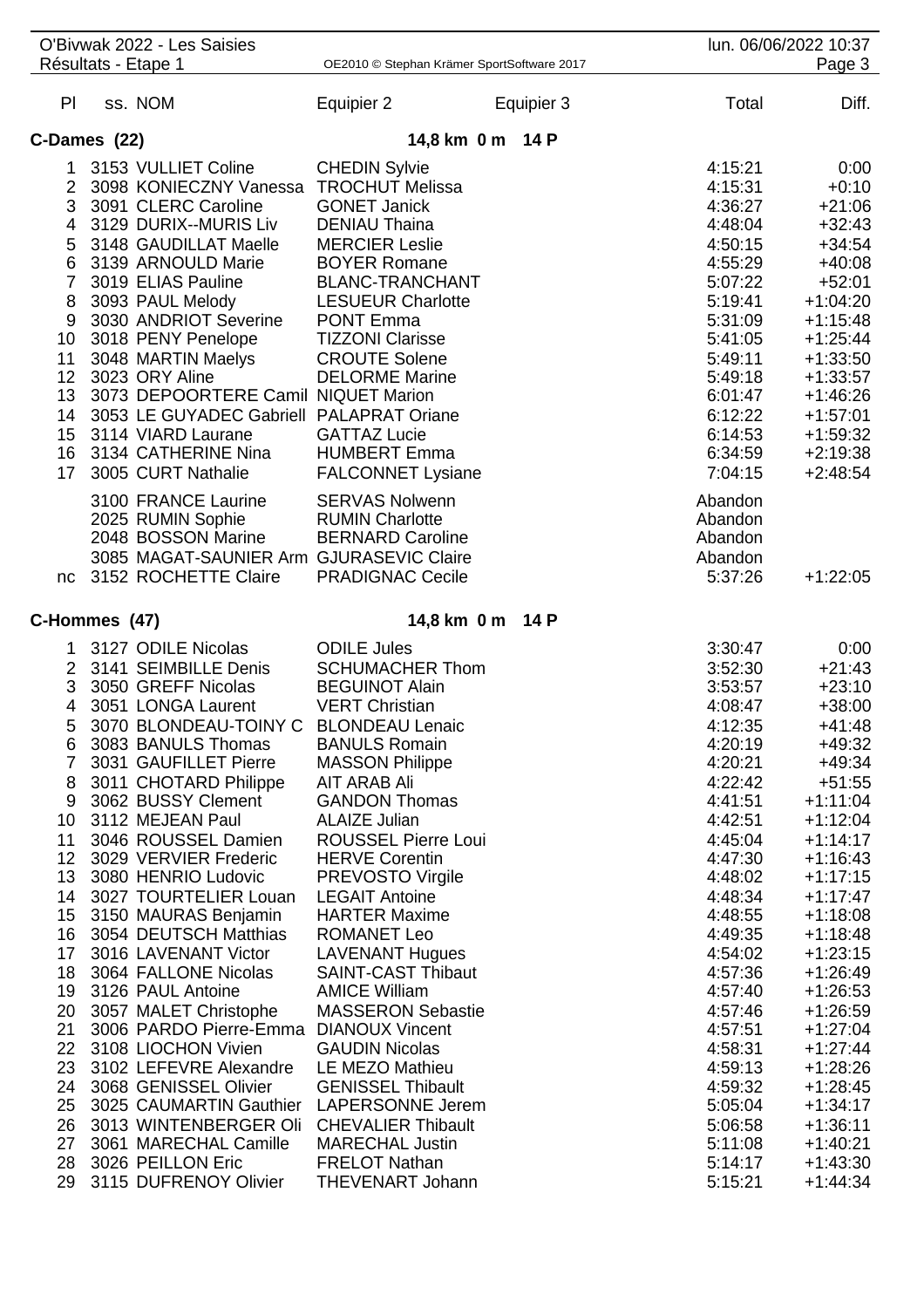|                | O'Bivwak 2022 - Les Saisies<br>Résultats - Etape 1 | OE2010 © Stephan Krämer SportSoftware 2017     |            |         |                    | lun. 06/06/2022 10:37<br>Page 4 |
|----------------|----------------------------------------------------|------------------------------------------------|------------|---------|--------------------|---------------------------------|
| PI.            | ss. NOM                                            | Equipier 2                                     | Equipier 3 |         | Total              | Diff.                           |
| C-Hommes (47)  |                                                    | 14,8 km 0 m 14 P                               |            | (suite) |                    |                                 |
|                | 30 3113 GAUDIN Mathias                             | <b>MERLE Kevin</b>                             |            |         | 5:20:49            | $+1:50:02$                      |
| 31             | 3109 ZIFFEL Francois                               | <b>JACOB Alexandre</b>                         |            |         | 5:25:16            | $+1:54:29$                      |
| 32             | 3066 HUREAU Fabrice                                | <b>PELLETIER Gregory</b>                       |            |         | 5:32:12            | $+2:01:25$                      |
| 33             | 3040 CORBI Francois                                | <b>ANDRE Stephane</b>                          |            |         | 5:42:41            | $+2:11:54$                      |
| 34             | 3038 GRANGEOT Romain                               | ROCHAS Jonathan                                |            |         | 5:42:53            | $+2:12:06$                      |
| 35             | 3004 PETITEAU Johan                                | <b>DANET Gautier</b>                           |            |         | 5:47:03            | $+2:16:16$                      |
| 36             | 3024 DIDELOT Ludovic                               | <b>DIDELOT Nathan</b>                          |            |         | 5:49:59            | $+2:19:12$                      |
| 37             | 3149 BONIVIN Jordan                                | <b>CAZALY Colin</b>                            |            |         | 6:03:54            | $+2:33:07$                      |
| 38             | 3015 BRULE Guillaume                               | <b>LECOMTE Thomas</b>                          |            |         | 6:04:50            | $+2:34:03$                      |
| 39             | 3035 LOGE Paul                                     | LE BIGOT Ludovic                               |            |         | 6:05:04            | $+2:34:17$                      |
| 40             | 3056 DOUBLE Vincent                                | <b>GREA Matteo</b>                             |            |         | 6:20:06            | $+2:49:19$                      |
|                | 3132 RADAL Thomas                                  | DE CERTAINES Herv                              |            |         | pm                 |                                 |
|                | 2044 BURNICHON Baptiste FERRARI-BOYER Ale          |                                                |            |         | Abandon            |                                 |
|                | 3082 GRUSELLE Wilfried                             | <b>CLEMENT Thierry</b>                         |            |         | Abandon            |                                 |
|                | 3097 NARKISSIAN Maxime                             | <b>DIBLING Olivier</b>                         |            |         | Abandon            |                                 |
|                | 3096 THIVIYANATHAN Anno KABA Teo                   |                                                |            |         | Abandon            |                                 |
|                | 1012 REZE Baptiste                                 | <b>HUYGHE Guillaume</b>                        |            |         | Abandon            |                                 |
|                | 2034 BOLEAT Baptiste                               | <b>BOLEAT Paul</b>                             |            |         | Abandon            |                                 |
|                |                                                    |                                                |            |         |                    |                                 |
|                | C-Mixtes (Homme+Dame) (52)                         | 14,8 km 0 m                                    | 14 P       |         |                    |                                 |
| 1              | 3090 ANDRIEUX Xavier                               | <b>ROUSSEL Anne</b>                            |            |         | 3:31:16            | 0:00                            |
|                | 2 3017 JOURJON Julien                              | <b>PADEL Karine</b>                            |            |         | 3:37:08            | $+5:52$                         |
| 3              | 3042 BORDET Pierre                                 | <b>DUBOIS Anne-Lise</b>                        |            |         | 3:52:32            | $+21:16$                        |
| 4              | 3122 VANNIER Emie                                  | AINSEBA Zakary                                 |            |         | 4:07:36            | $+36:20$                        |
| 5              | 3002 DROIN Solene                                  | PASCAL Benjamin                                |            |         | 4:07:53            | $+36:37$                        |
| 6              | 3075 PETINON Christine                             | <b>PETINON Guy</b>                             |            |         | 4:09:22            | $+38:06$                        |
| $\overline{7}$ | 3121 BALLAS Valentin                               | <b>BALLAS Fanny</b>                            |            |         | 4:11:16            | $+40:00$                        |
| 8              | 3123 VUILLEMARD Jeremy VUILLEMARD Marie            |                                                |            |         | 4:16:40            | $+45:24$                        |
| 9              | 3117 BOISSONNET Nicolas BOISSONNET Lilou           |                                                |            |         | 4:18:42            | $+47:26$                        |
| 10             | 3067 MORLON Marie                                  | <b>MORLON Jean-Franc</b>                       |            |         | 4:22:28            | $+51:12$                        |
| 11             | 3142 LOUISON Bruno                                 | <b>BERNAUD Claire</b>                          |            |         | 4:33:30            | $+1:02:14$                      |
| 12             | 3065 DUCHENE Elodie                                | <b>RAISON Romain</b>                           |            |         | 4:35:32            | $+1:04:16$                      |
| 13             | 3032 PERRIER Emilie                                | <b>FRAGNOL Leo</b>                             |            |         | 4:35:40            | $+1:04:24$                      |
| 14             | 3081 DELINSELLE Charlott DIRAISON Gael             |                                                |            |         | 4:36:20            | $+1:05:04$                      |
| 15             | 3063 GIRE Florie                                   | <b>GIRE Sylvain</b>                            |            |         | 4:38:06            | $+1:06:50$                      |
| 16             | 3095 GRANJON Cecile                                | <b>GRANJON Dominique</b>                       |            |         | 4:41:43            | $+1:10:27$                      |
| 17             | 3049 ZENEVRE Manuel                                | <b>JOUCLA Patricia</b>                         |            |         | 4:42:20            | $+1:11:04$                      |
| 18             | 3133 SEVEQUE Matthieu                              | <b>KOLMERSCHLAG Lis</b>                        |            |         | 4:43:05            | $+1:11:49$                      |
| 19             | 3074 DUVAL Angelique                               | <b>LIMON Benoit</b>                            |            |         | 4:46:23            | $+1:15:07$                      |
| 20             | 3128 DUFRENE Maud                                  | <b>TROCQ Tanguy</b>                            |            |         | 4:49:17            | $+1:18:01$                      |
| 21             | 3020 PELLETIER Geneviev PELLETIER Luc              |                                                |            |         | 4:55:02            | $+1:23:46$                      |
| 22             | 3041 HENNO Aurelien                                | <b>AUSSOURD Marie</b>                          |            |         | 4:55:43            | $+1:24:27$                      |
| 23             | 3034 PFLIEGER Oceane                               | <b>ARNOULD Louis</b><br><b>SALAGER Estelle</b> |            |         | 5:03:22            | $+1:32:06$                      |
| 24<br>25       | 3028 SALETTE Arnaud<br>3124 BREGNAC Olivier        | <b>BREGNAC Aurore</b>                          |            |         | 5:04:18<br>5:04:30 | $+1:33:02$<br>$+1:33:14$        |
| 26             | 3092 TAURISSON Claire                              | <b>FOURNIER Sebastien</b>                      |            |         | 5:06:43            | $+1:35:27$                      |
| 27             | 3119 PARISOT Claire                                | <b>DU TERTRE Wallera</b>                       |            |         | 5:10:50            | $+1:39:34$                      |
| 28             | 3072 PAGET Emma                                    | <b>BRAHIER Jonathan</b>                        |            |         | 5:26:51            | $+1:55:35$                      |
| 29             | 3086 BIGOT Pierre                                  | <b>BIGOT Jeanne</b>                            |            |         | 5:33:04            | $+2:01:48$                      |
| 30             | 3037 BOUCE Angelique                               | <b>BOULARAN Paul</b>                           |            |         | 5:33:52            | $+2:02:36$                      |
| 31             | 3151 MONOT Apolline                                | <b>MASMIQUEL Theo</b>                          |            |         | 5:35:20            | $+2:04:04$                      |
| 32             | 3136 BEDAGUE Charlotte                             | <b>GIGNOUX Alizee</b>                          |            |         | 5:36:16            | $+2:05:00$                      |
| 33             | 3087 FOL Thierry                                   | <b>FOL-RIBET Helene</b>                        |            |         | 5:36:48            | $+2:05:32$                      |
|                |                                                    |                                                |            |         |                    |                                 |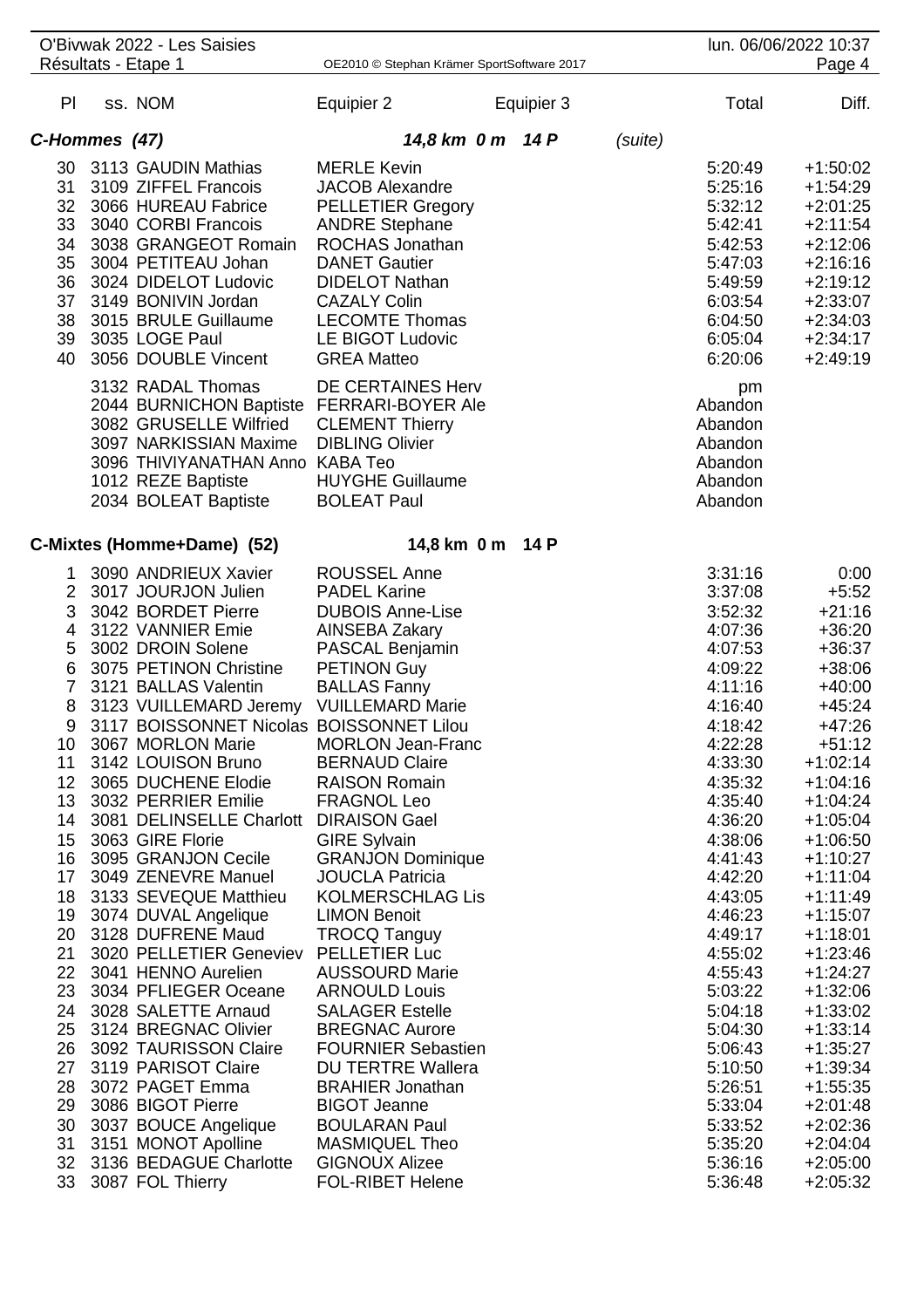|                | O'Bivwak 2022 - Les Saisies                  |                                            |            |         |         | lun. 06/06/2022 10:37 |
|----------------|----------------------------------------------|--------------------------------------------|------------|---------|---------|-----------------------|
|                | Résultats - Etape 1                          | OE2010 © Stephan Krämer SportSoftware 2017 |            |         |         | Page 5                |
| PI             | ss. NOM                                      | Equipier 2                                 | Equipier 3 |         | Total   | Diff.                 |
|                | C-Mixtes (Homme+Dame) (52)                   | 14,8 km 0 m 14 P                           |            | (suite) |         |                       |
| 34             | 3033 GRALL Louise                            | <b>GRALL Pierre</b>                        |            |         | 5:51:16 | $+2:20:00$            |
|                | 35 3076 BAILLET Laetitia                     | <b>BAILLET Arnaud</b>                      |            |         | 5:53:21 | $+2:22:05$            |
|                | 36 3036 GEORGES Jean-Yves GRAS Fanny         |                                            |            |         | 6:09:52 | $+2:38:36$            |
|                | 37 3045 GEORGET Clement                      | <b>LEPINE Hanae</b>                        |            |         | 6:10:58 | $+2:39:42$            |
|                |                                              |                                            |            |         |         |                       |
|                | 38 3079 LOSCUL Benoist                       | <b>MEIGNIEN Marie</b>                      |            |         | 6:10:59 | $+2:39:43$            |
|                | 39 3154 DUCAS Louis                          | <b>DUCAS Melie</b>                         |            |         | 6:12:17 | $+2:41:01$            |
| 40             | 3147 CHOLET Benjamin                         | <b>GOURDON Aurelie</b>                     |            |         | 6:12:30 | $+2:41:14$            |
| 41             | 3059 ARMAND Manon                            | <b>LENAERTS Olivier</b>                    |            |         | 6:12:35 | $+2:41:19$            |
|                | 42 3089 LAPERGUE Fabrice                     | <b>LAPERGUE Florence</b>                   |            |         | 6:13:41 | $+2:42:25$            |
| 43             | 3012 FRAIN COMBANAIRE                        | <b>JAYLES Romain</b>                       |            |         | 6:14:56 | $+2:43:40$            |
| 44             | 3001 VAUPRE Solenn                           | <b>SALOMON Claire</b>                      |            |         | 6:26:04 | $+2:54:48$            |
| 45             | 3060 BOUCLIER Valerie                        | <b>VIGNY Serge</b>                         |            |         | 6:26:18 | $+2:55:02$            |
| 46             | 3071 LACHAT Nathalie                         | <b>GERARD Christian</b>                    |            |         | 6:39:55 | $+3:08:39$            |
| 47             | 3055 FRANCOISE Lucas                         | <b>BERLAND Noeline</b>                     |            |         | 6:41:18 | $+3:10:02$            |
| 48             | 3105 BERLAND Alizee                          | <b>PALLY Adrien</b>                        |            |         | 6:42:04 | $+3:10:48$            |
| 49             | 3039 DEGORS Marine                           | <b>DUCOMBS Guillaume</b>                   |            |         | 6:42:05 | $+3:10:49$            |
|                |                                              |                                            |            |         |         |                       |
|                | 3007 NABONNE Philippe                        | <b>NABONNE Sylvie</b>                      |            |         | pm      |                       |
|                | 3014 SCATOLI Paolo                           | <b>LISON Marie Pierre</b>                  |            |         | pm      |                       |
|                | 3022 LAURENT Guillaume                       | <b>LAURENT Flavie</b>                      |            |         | Abandon |                       |
|                |                                              |                                            |            |         |         |                       |
| D-Dames (54)   |                                              | 12,4 km 0 m 15 P                           |            |         |         |                       |
| 1              | 4267 LOCATELLI Murielle                      | POCHET Albane                              |            |         | 3:04:46 | 0:00                  |
|                | 2 4314 LARUE Alice                           | <b>RAUTURIER Camille</b>                   |            |         | 3:19:23 | $+14:37$              |
| 3              | 4203 VAULEON Mathilde                        | <b>JAN Marion</b>                          |            |         | 3:25:28 | $+20:42$              |
| 4              | 4264 BASSET Fiona                            | <b>BASSET Tess</b>                         |            |         | 3:29:00 | $+24:14$              |
| 5              | 4197 LETERME Elise                           | <b>LETERME Augustine</b>                   |            |         | 3:30:21 | $+25:35$              |
| 6              | 4298 COLOMBIER Alexia                        | <b>CROUTZ Alex</b>                         |            |         | 3:36:20 | $+31:34$              |
| $\overline{7}$ | 4235 MARTEL Marianne                         | <b>CARITEY Lucie</b>                       |            |         | 3:38:03 | $+33:17$              |
|                |                                              |                                            |            |         |         |                       |
| 8              | 4118 BIGOT Violaine                          | <b>DEFRANCA Marie</b>                      |            |         | 3:47:55 | $+43:09$              |
| 9              | 4327 CONTAMIN Lauriane                       | <b>GABRIE Marylou</b>                      |            |         | 3:50:55 | $+46:09$              |
|                | 10 4163 BERTOIA Marie Pierre LAGORS Floriane |                                            |            |         | 3:57:53 | $+53:07$              |
| 11             | 4248 MEYER Aude                              | <b>MEYER Coralline</b>                     |            |         | 3:59:43 | $+54:57$              |
|                | 12 4230 GRANJON Isaline                      | <b>GRANJON Noemie</b>                      |            |         | 4:01:18 | $+56:32$              |
| 13             | 4251 MIGNOT Elsa                             | <b>MARTELAT Anne</b>                       |            |         | 4:02:14 | $+57:28$              |
|                | 14 4243 RAGOUGNEAU Angeli CHASSAGNEUX Agat   |                                            |            |         | 4:02:57 | $+58:11$              |
|                | 15 4310 LE GALL Lenaig                       | <b>ZUBER Guillemette</b>                   |            |         | 4:03:49 | $+59:03$              |
|                | 16 4236 LEROY Celine                         | <b>PLAGNOL Fabienne</b>                    |            |         | 4:06:08 | $+1:01:22$            |
|                | 17 4103 COHEN Camila                         | <b>CHANAL Cloe</b>                         |            |         | 4:11:22 | $+1:06:36$            |
|                | 18 4157 BIGOT Pauline                        | LE GRAET Awen                              |            |         | 4:12:04 | $+1:07:18$            |
| 19             | 4323 HAGEN Camille                           | <b>VALDENAIRE Morgan</b>                   |            |         | 4:19:50 | $+1:15:04$            |
| 20             | 4125 BRONCHART Magali HECQUET Emilie         |                                            |            |         | 4:22:08 | $+1:17:22$            |
| 21             | 4109 REFFET Frederique                       | <b>SALLEFRANQUE May</b>                    |            |         | 4:24:40 | $+1:19:54$            |
|                | 22 4165 MOREL Dominique                      | <b>JALALE Mahjouba</b>                     |            |         | 4:33:51 | $+1:29:05$            |
| 23             | 4284 COUCHOT Solene                          | <b>REYNAUD Justine</b>                     |            |         | 4:44:10 | +1:39:24              |
| 24             | 4249 OUVRIER NEYRET Je NONO Sandra           |                                            |            |         | 4:46:09 | $+1:41:23$            |
| 25             | 4315 LAUREN Mosdale                          | <b>GODART Soisic</b>                       |            |         | 4:46:46 | $+1:42:00$            |
| 26             | 4228 RYCKEWAERT Caroli SAINTQUENTIN Delp     |                                            |            |         | 4:47:15 | $+1:42:29$            |
| 27             | 4122 ASLAHE Isabelle                         | <b>REVAUX Sophie</b>                       |            |         | 4:51:00 | $+1:46:14$            |
| 28             | 4208 BOLZER Veronique                        | RAGAZZI Isabelle                           |            |         | 4:51:21 | $+1:46:35$            |
| 29             | 4156 HERY Romane                             | <b>HUCK Camille</b>                        |            |         | 4:52:19 | $+1:47:33$            |
|                |                                              |                                            |            |         |         |                       |
| 30             | 4222 CAUCHARD Anne                           | <b>GUILLERME Aurelie</b>                   |            |         | 4:53:06 | $+1:48:20$            |
| 31             | 4176 SRITHAMMAVANH Lyn BENSAID Baya          |                                            |            |         | 4:53:32 | $+1:48:46$            |
|                | 32 4277 PITTET Zoe                           | <b>RISSOAN Lucie</b>                       |            |         | 4:58:59 | $+1:54:13$            |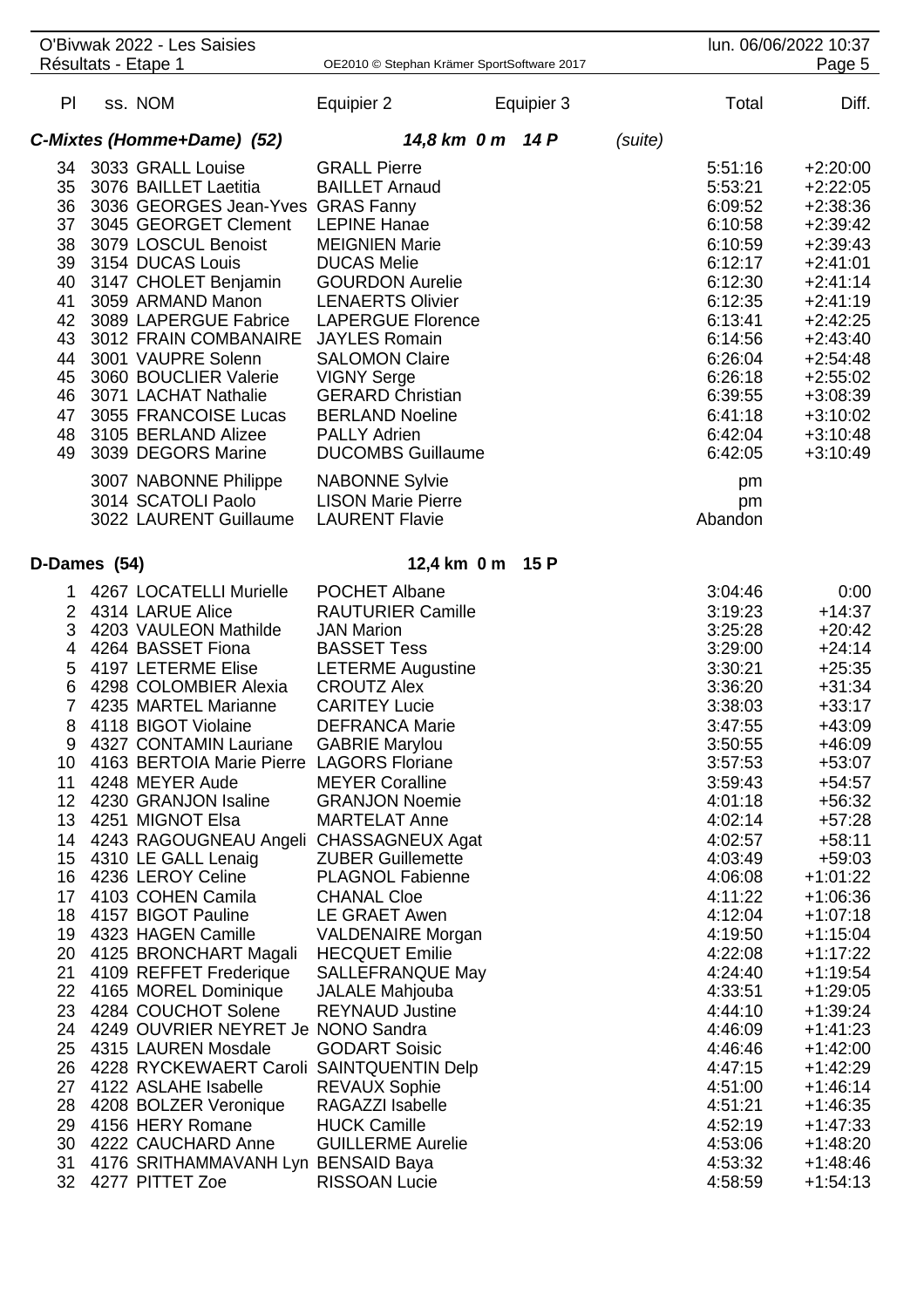|                 | O'Bivwak 2022 - Les Saisies                  |                                            |                     |         |         | lun. 06/06/2022 10:37 |
|-----------------|----------------------------------------------|--------------------------------------------|---------------------|---------|---------|-----------------------|
|                 | Résultats - Etape 1                          | OE2010 © Stephan Krämer SportSoftware 2017 |                     |         |         | Page 6                |
| PI.             | ss. NOM                                      | Equipier 2                                 | Equipier 3          |         | Total   | Diff.                 |
|                 | D-Dames (54)                                 | 12,4 km 0 m 15 P                           |                     | (suite) |         |                       |
| 33              | 4114 BULTEAU Florence                        | <b>LASSAIGNE Alice</b>                     |                     |         | 4:59:44 | $+1:54:58$            |
|                 | 34 4123 SORDET Claire                        | <b>SORDET Anne</b>                         |                     |         | 5:01:36 | $+1:56:50$            |
|                 | 35 4311 BRUNEL Alice                         | <b>RENY Camille</b>                        |                     |         | 5:03:16 | $+1:58:30$            |
|                 | 36 4119 LEBRETON Alice                       | <b>DAVROUX Clemence</b>                    |                     |         | 5:08:57 | $+2:04:11$            |
|                 | 37 4148 PESCH Lucile                         | <b>CHARTRAIN Amelie</b>                    |                     |         | 5:11:56 | $+2:07:10$            |
|                 | 38 4102 GAIGE Axelle                         | <b>GAIGE Laure</b>                         |                     |         | 5:19:36 |                       |
|                 |                                              |                                            |                     |         |         | $+2:14:50$            |
|                 | 39 4282 MICLO Amelie                         | <b>MOALI Ophelie</b>                       |                     |         | 5:20:20 | $+2:15:34$            |
|                 | 40 4281 LOMBARD Alice                        | <b>ROUX Solene</b>                         |                     |         | 5:20:39 | $+2:15:53$            |
|                 | 41 4247 PONNELLE Anne-Cec PONNELLE Marie-Lau |                                            |                     |         | 5:22:48 | $+2:18:02$            |
|                 | 42 4246 SAVIDAN Amelie                       | <b>PATUREL Cecile</b>                      |                     |         | 5:22:51 | $+2:18:05$            |
|                 | 43 4169 LANGLAIS Marie-Line                  | <b>JOUAULT Clemence</b>                    |                     |         | 5:23:07 | $+2:18:21$            |
| 44              | 4179 ESNAULT Mylene                          | <b>DESCHAMPS Joelle</b>                    |                     |         | 5:25:25 | $+2:20:39$            |
| 45              | 4289 PORTIER Emilie                          | <b>BROISIN Lisa</b>                        |                     |         | 5:31:16 | $+2:26:30$            |
| 46              | 4255 DELATTRE Emeline                        | <b>RIETHMULLER Solen</b>                   |                     |         | 5:34:25 | $+2:29:39$            |
|                 | 47 4142 FONTANIERE Sandra RUPTIER Charlotte  |                                            |                     |         | 5:45:43 | $+2:40:57$            |
| 48              | 4283 TOMIETTO Maelisse                       | <b>MOULIN Heloise</b>                      |                     |         | 6:35:07 | $+3:30:21$            |
|                 | 4188 GOVIN Amandine                          | <b>GOVIN Marion</b>                        |                     |         | pm      |                       |
|                 | 4172 BUISSON ATES Zuhal LE BRUCHEC Aurelie   |                                            |                     |         | pm      |                       |
|                 | 4146 ROZIER Vero                             | <b>PIMENTEL Dorothee</b>                   |                     |         | pm      |                       |
|                 | 4171 THOMAS Carole                           | <b>MINJOLLET Estelle</b>                   |                     |         | pm      |                       |
|                 | 3135 SIMONIE Clarisse                        | <b>GUELIN Julie</b>                        |                     |         | Abandon |                       |
| nc.             | 4304 KIENNEMANN Perine                       | <b>KIENNEMANN Lise</b>                     |                     |         | 4:57:41 | $+1:52:55$            |
|                 | D-Hommes (52)                                | 12,4 km 0 m 15 P                           |                     |         |         |                       |
| 1               | 4182 SUSIN Cedric                            | <b>PIERRE Julien</b>                       |                     |         | 2:38:28 | 0:00                  |
|                 |                                              |                                            |                     |         |         |                       |
|                 | 2 4213 JOLLY Andy                            | ALLOT CAUCHARD B                           |                     |         | 2:39:07 | $+0:39$               |
| 3               | 4266 BEHRA Eric                              | <b>BEHRA Max</b>                           |                     |         | 2:44:20 | $+5:52$               |
|                 | 4 4265 COURTIADE-VANIN J                     | <b>DEVEAUX Gedeon</b>                      |                     |         | 2:55:24 | $+16:56$              |
| 5               | 4274 TISSOT Andre                            | <b>ROSSI Elia</b>                          |                     |         | 2:58:01 | $+19:33$              |
| 6               | 4317 SEVIN Adrien                            | <b>REMY Didier</b>                         |                     |         | 2:58:23 | $+19:55$              |
|                 | 7 4232 AMY Julien                            | <b>GAGET Eneric</b>                        |                     |         | 2:58:30 | $+20:02$              |
|                 | 8 4291 DOLLEANS Alexandre LE GUEVELLOU Lilia |                                            |                     |         | 3:00:03 | $+21:35$              |
|                 | 9 4215 JOLLY Frederic                        | <b>JOLLY Sylvain</b>                       |                     |         | 3:00:24 | $+21:56$              |
| 10              | 4219 BIDET Sylvain                           | <b>ALLA David</b>                          |                     |         | 3:02:19 | $+23:51$              |
| 11              | 4309 ROLIN Christophe                        | <b>ROLIN Jerome</b>                        |                     |         | 3:02:32 | $+24:04$              |
| 12 <sub>2</sub> | 4221 INIESTA Laurent                         | <b>BENOIT Jeremy</b>                       |                     |         | 3:02:48 | $+24:20$              |
|                 | 13 4308 MAILLOCHEAU Vince MAILLOCHEAU Coren  |                                            |                     |         | 3:04:13 | $+25:45$              |
|                 | 14 4201 DALENS Guillaume                     | <b>BONNAUD Bertrand</b>                    |                     |         | 3:04:41 | $+26:13$              |
|                 | 15 4181 CHIERICI Piero                       | <b>DEBAT Pascal</b>                        | <b>DEBAT Pascal</b> |         | 3:12:52 | $+34:24$              |
|                 | 16 4135 TOURBIER Vincent                     | <b>POSSICH Guillaume</b>                   |                     |         | 3:19:16 | $+40:48$              |
|                 | 17 4303 VINCENT Martin                       | <b>GIRAUD Constant</b>                     |                     |         | 3:21:02 | $+42:34$              |
|                 | 18 4205 ANSEL Theo                           | <b>COPPEE Fabien</b>                       |                     |         | 3:32:01 | $+53:33$              |
|                 | 19 4300 FOURNIER Christian DELOS Baptiste    |                                            |                     |         | 3:38:11 | $+59:43$              |
|                 | 20 4168 ADAM Olivier                         | <b>ADAM Michael</b>                        |                     |         | 3:39:58 | $+1:01:30$            |
| 21              | 4105 VERDEIL Olivier                         | <b>VERDEIL Tom</b>                         |                     |         | 3:40:07 | $+1:01:39$            |
|                 | 22 4337 MARTY Sylvain                        | <b>MARTY Virgile</b>                       |                     |         | 3:43:04 |                       |
|                 |                                              |                                            |                     |         |         | $+1:04:36$            |
| 23              | 4152 DELAUNAY Antoine                        | <b>TURIN Arnaud</b>                        |                     |         | 3:46:10 | $+1:07:42$            |
| 24              | 4139 PECAL Franck                            | <b>PECAL Mathieu</b>                       |                     |         | 3:56:59 | $+1:18:31$            |
|                 | 25 4234 DAUTREY Thomas                       | <b>BAYET Jean-Denis</b>                    |                     |         | 3:59:06 | $+1:20:38$            |
|                 | 26 4134 MICHEL Arnaud                        | <b>PANIER Stephane</b>                     |                     |         | 4:01:52 | $+1:23:24$            |
|                 | 27 4238 JULIEN Remy                          | <b>BOITEAU Pierre-Em</b>                   |                     |         | 4:02:17 | $+1:23:49$            |
|                 | 28 4117 FUCHS Jean-Francois DELMAS Christian |                                            |                     |         | 4:03:19 | $+1:24:51$            |
|                 | 29 4144 POULAIN Thomas                       | <b>RAYBAUD Vincent</b>                     |                     |         | 4:11:13 | $+1:32:45$            |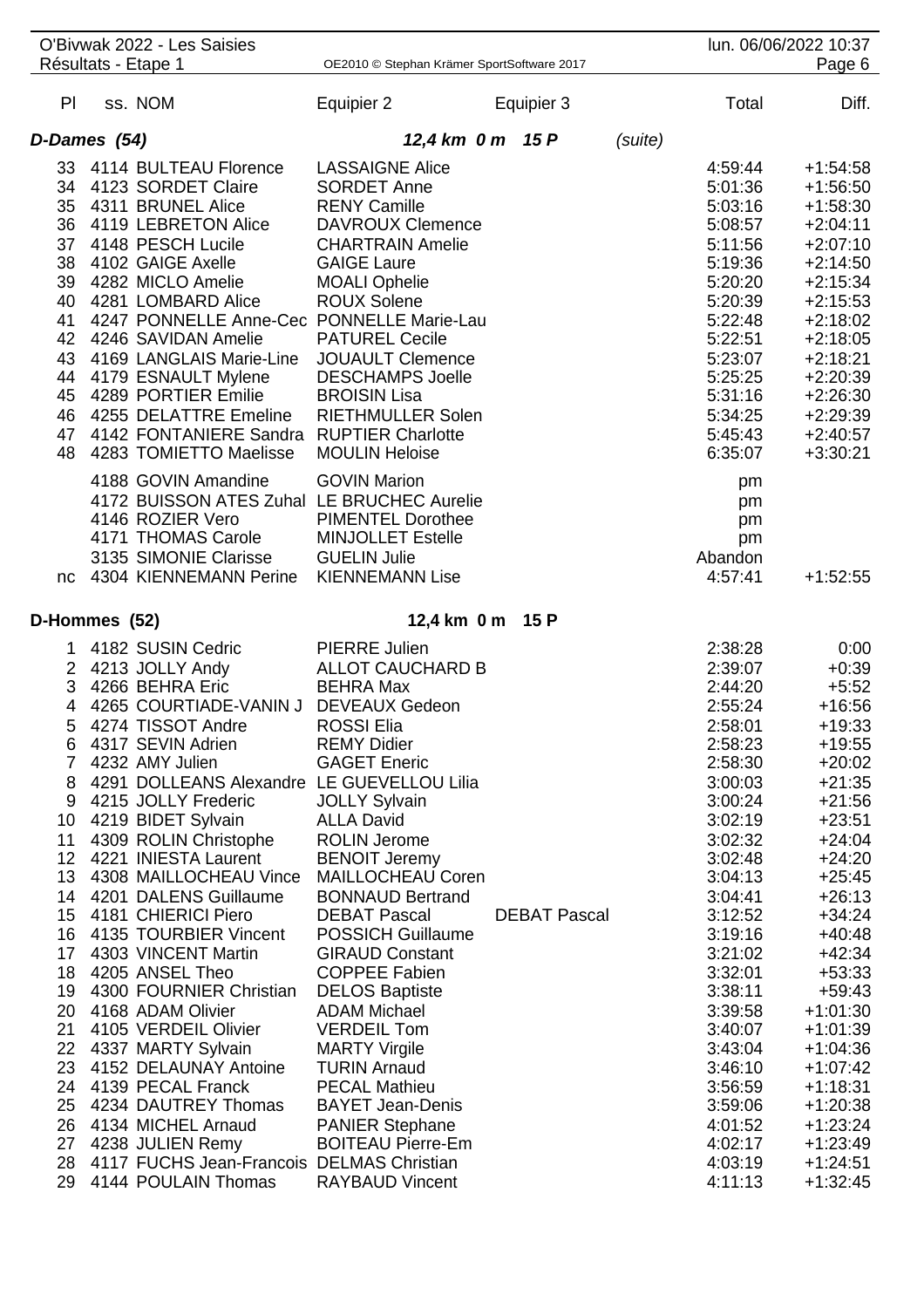|                | O'Bivwak 2022 - Les Saisies<br>Résultats - Etape 1 | OE2010 © Stephan Krämer SportSoftware 2017        |            |         |                    | lun. 06/06/2022 10:37<br>Page 7 |
|----------------|----------------------------------------------------|---------------------------------------------------|------------|---------|--------------------|---------------------------------|
|                |                                                    |                                                   |            |         |                    |                                 |
| PI.            | ss. NOM                                            | Equipier 2                                        | Equipier 3 |         | Total              | Diff.                           |
| D-Hommes (52)  |                                                    | 12,4 km 0 m 15 P                                  |            | (suite) |                    |                                 |
| 30             | 4320 LLONCH Guillaume                              | <b>ROUSTAN Boris</b>                              |            |         | 4:11:40            | $+1:33:12$                      |
| 31             | 4204 ANSEL Pascal                                  | <b>MICHELOT Laurent</b>                           |            |         | 4:11:56            | $+1:33:28$                      |
|                | 32 4216 COPPEE Vincent                             | <b>BREDOW Christophe</b>                          |            |         | 4:13:26            | $+1:34:58$                      |
| 33             | 4193 DEGRAND Nicolas                               | DEGRAND Jean-Bapti                                |            |         | 4:30:48            | $+1:52:20$                      |
| 34             | 4239 FOURNEL Sebastien                             | <b>PERRET Olivier</b>                             |            |         | 4:36:19            | $+1:57:51$                      |
| 35             | 4140 IMBAUD Romain                                 | <b>IMBAUD Nathanael</b>                           |            |         | 4:39:48            | $+2:01:20$                      |
|                | 36 4211 MANGAS Jose                                | <b>JOSE David</b>                                 |            |         | 4:49:26            | $+2:10:58$                      |
|                | 37 4276 BROCHET Jeremy                             | <b>MEUNIER Romain</b>                             |            |         | 4:56:42            | $+2:18:14$                      |
|                | 38 4297 LEBLANC Antoine                            | <b>MORENDIERE Sebas</b>                           |            |         | 4:56:49            | $+2:18:21$                      |
|                | 39 4275 HERAUT Alain                               | <b>GESSEN Nicolas</b>                             |            |         | 4:57:04            | $+2:18:36$                      |
| 40             | 4145 PELLE Sebastien                               | PELLE Hugo                                        |            |         | 4:57:13            | $+2:18:45$                      |
| 41             | 4253 DENOUAL Quentin                               | <b>CAROFF Antoine</b>                             |            |         | 4:57:44            | $+2:19:16$                      |
|                | 42 4245 GUILLEMOT David                            | <b>GUILLEMOT Oscar</b>                            |            |         | 4:58:05            | $+2:19:37$                      |
|                | 43 4227 PALLUY Thierry                             | <b>MARTINEZ Jerome</b>                            |            |         | 5:15:27            | $+2:36:59$                      |
|                | 44 4220 MORVAN Fabien                              | <b>LOISEAU Romain</b>                             |            |         | 6:14:37            | $+3:36:09$                      |
|                | 45 4133 MORVAN Martial                             | <b>POULAIN Dominique</b>                          |            |         | 6:14:40            | $+3:36:12$                      |
|                | 46 4252 POINAS Nicolas                             | POINAS Noah                                       |            |         | 6:27:40            | $+3:49:12$                      |
|                | 4160 MADRIGNAC Yannick BRUNET Alexis               |                                                   |            |         | Abandon            |                                 |
|                | 4224 DESBIOLLES Thibaud PATTY Remy                 |                                                   |            |         | Abandon            |                                 |
|                | 4287 TENEV Preslav                                 | <b>ALLOU Adrien</b>                               |            |         | Abandon            |                                 |
|                | 3103 DEZILES Laurent                               | <b>DEZILES</b> Antoine                            |            |         | Abandon            |                                 |
|                | 3138 HOYAU Christophe                              | <b>SCHNEIDER Stephan</b>                          |            |         | Abandon            |                                 |
|                | 2037 FEAU Stephane                                 | <b>BOURMAULT Vincent</b>                          |            |         | Abandon            |                                 |
|                |                                                    |                                                   |            |         |                    |                                 |
|                | D-Mixtes (Homme+Dame) (130)                        | 12,4 km 0 m 15 P                                  |            |         |                    |                                 |
|                |                                                    |                                                   |            |         |                    |                                 |
| 1.             | 4225 MASSE Pierrick                                | <b>CARPREAU Elise</b><br><b>ANDRIEUX Titouan</b>  |            |         | 2:47:45            | 0:00                            |
|                | 2 4292 ANDRIEUX Marion<br>3 4126 ERTEL Kelly       | <b>ERTEL Jacques</b>                              |            |         | 2:51:01<br>2:51:39 | $+3:16$<br>$+3:54$              |
| $\overline{4}$ |                                                    |                                                   |            |         | 2:55:03            | $+7:18$                         |
| 5              | 4233 MACIAN Anais<br>4155 LEMAIRE Stanislas        | <b>MACIAN Balbino</b><br><b>REAUD Delphine</b>    |            |         | 2:55:09            | $+7:24$                         |
| 6              | 4316 MUTREL Soazig                                 | <b>DREVETON Francois</b>                          |            |         | 2:57:23            | $+9:38$                         |
| $\overline{7}$ | 4301 CARON Mathilde                                | <b>LACROIX Timothee</b>                           |            |         | 3:00:03            | $+12:18$                        |
| 8              | 4263 LEPAILLEUR Leelou                             | <b>LEPAILLEUR Fabien</b>                          |            |         | 3:00:55            | $+13:10$                        |
| 9              | 4107 BOUTEILLE Damien                              | <b>BOUTEILLE Louise</b>                           |            |         | 3:01:50            | $+14:05$                        |
| 10             | 4199 LETERME Alexandre                             | <b>LETERME Philomene</b>                          |            |         | 3:02:50            | $+15:05$                        |
| 11             | 4186 BUDILLON-RABATEL RIGAUD Quentin               |                                                   |            |         | 3:03:06            | $+15:21$                        |
| 12             | 4191 LINTZ Jean Baptiste                           | <b>BRUAND Cecile</b>                              |            |         | 3:10:48            | $+23:03$                        |
| 13             | 4177 GOUREAU Nolwenn                               | <b>JORT Hugo</b>                                  |            |         | 3:11:11            | $+23:26$                        |
| 14             | 4153 BIGOTTE Sophie                                | <b>CASEZ Joris</b>                                |            |         | 3:12:17            | $+24:32$                        |
| 15             | 4336 LEBLANC Michel                                | <b>GIMBERT Juliette</b>                           |            |         | 3:12:28            | $+24:43$                        |
| 16             | 4150 LEBERT Eloi                                   | <b>HUGON Gabrielle</b>                            |            |         | 3:14:12            | $+26:27$                        |
| 17             | 4178 MATTON Carole                                 | <b>LEBRUN Flavien</b>                             |            |         | 3:20:12            | $+32:27$                        |
| 18             | 4231 SANJUAN Stephane                              | <b>SANJUAN Sophie</b>                             |            |         | 3:20:54            | $+33:09$                        |
| 19             | 4259 CONDAMIN Delphine                             | <b>CONDAMIN Guy</b>                               |            |         | 3:21:29            | $+33:44$                        |
| 20<br>21       | 4273 ROUX Laetitia                                 | <b>PARIS Quentin</b><br><b>TEMPELAERE Guillau</b> |            |         | 3:21:33            | $+33:48$                        |
|                | 4260 THIBAULT Camille<br>22 4244 PICTON Juliette   | <b>COLLIGNON Antoine</b>                          |            |         | 3:22:55<br>3:24:30 | $+35:10$<br>$+36:45$            |
| 23             | 4299 FOURNIER Renaud                               | <b>FOURNIER Anouk</b>                             |            |         | 3:26:38            | $+38:53$                        |
| 24             | 4241 HAJOST Guillaume                              | <b>HAJOST Aurelie</b>                             |            |         | 3:31:01            | $+43:16$                        |
| 25             | 4257 GERBEL Marion                                 | <b>MATRINGE Pierre</b>                            |            |         | 3:32:02            | $+44:17$                        |
| 26             | 4192 MARTIN Olivia                                 | <b>AYNIE Henri</b>                                |            |         | 3:33:36            | $+45:51$                        |
| 27<br>28       | 4293 BASSET Regis<br>4262 DENOEUD Quentin          | <b>BASSET Laurence</b><br><b>BUET Marie</b>       |            |         | 3:33:46<br>3:33:51 | $+46:01$<br>$+46:06$            |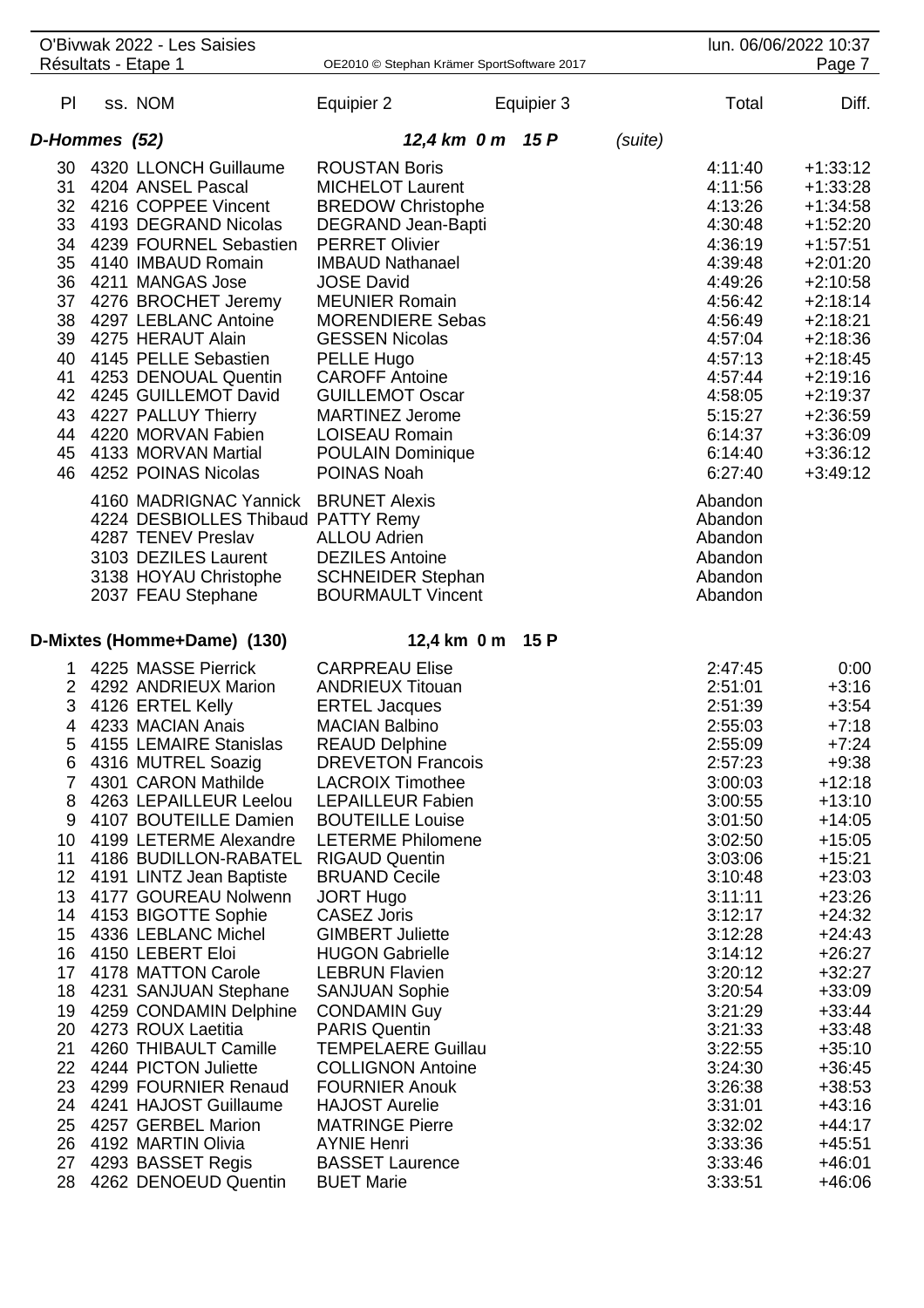|    |                     | O'Bivwak 2022 - Les Saisies               |                                            |            |         |         | lun. 06/06/2022 10:37 |
|----|---------------------|-------------------------------------------|--------------------------------------------|------------|---------|---------|-----------------------|
|    | Résultats - Etape 1 |                                           | OE2010 © Stephan Krämer SportSoftware 2017 |            |         |         | Page 8                |
| PI | ss. NOM             |                                           | Equipier 2                                 | Equipier 3 |         | Total   | Diff.                 |
|    |                     | D-Mixtes (Homme+Dame) (130)               | 12,4 km 0 m                                | 15 P       | (suite) |         |                       |
| 29 |                     | 4137 MORIN Anne                           | <b>MORIN Pierre</b>                        |            |         | 3:40:12 | $+52:27$              |
| 30 |                     | 4268 MEIGNAUD Maxime                      | <b>BIDEGORRY Karine</b>                    |            |         | 3:42:03 | $+54:18$              |
| 31 |                     | 4111 BEVALOT Nicolas                      | <b>BEVALOT Marie</b>                       |            |         | 3:42:14 | $+54:29$              |
| 32 |                     | 4161 MONTAGARD Frederi PELLERIN Stephanie |                                            |            |         | 3:43:52 | $+56:07$              |
| 33 |                     | 4174 BISSON Loise                         | <b>SNAPPE Raphael</b>                      |            |         | 3:46:15 | $+58:30$              |
| 34 |                     | 4319 RUAULT Audrey                        | <b>RUAULT Emmanuel</b>                     |            |         | 3:46:48 | $+59:03$              |
| 35 |                     | 4180 PERRIN David                         | <b>PERRIN Capucine</b>                     |            |         | 3:50:24 | $+1:02:39$            |
| 36 |                     | 4256 HERNANDEZ Didier                     | <b>DECHAUD Celine</b>                      |            |         | 3:50:57 | $+1:03:12$            |
| 37 |                     | 4154 DAMANGE Florian                      | <b>DAMANGE Anne</b>                        |            |         | 3:51:22 | $+1:03:37$            |
| 38 |                     | 4218 BENSSY Amine                         | <b>GIRARD Isabelle</b>                     |            |         | 3:55:25 | $+1:07:40$            |
| 39 |                     | 4151 FREYCHET Thomas                      | <b>FREYCHET Emmanu</b>                     |            |         | 3:55:53 | $+1:08:08$            |
| 40 |                     | 4207 GABOLDE Simon                        | <b>ROBERT Marjorie</b>                     |            |         | 3:56:57 | $+1:09:12$            |
| 41 |                     | 4240 TRILLAT Richard                      | <b>TRILLAT Lou</b>                         |            |         | 3:57:12 | $+1:09:27$            |
| 42 |                     | 4305 POMMIER Marie                        | <b>ARBOUET Jeremie</b>                     |            |         | 3:57:31 | $+1:09:46$            |
| 43 |                     | 4194 CLEMENT Delvine                      | <b>CLEMENT Pierre-Ben</b>                  |            |         | 3:59:09 | $+1:11:24$            |
| 44 |                     | 4338 RIGOLLET Agathe                      | <b>CROUVIZIER Olivier</b>                  |            |         | 3:59:53 | $+1:12:08$            |
| 45 |                     | 4104 ANDRIEUX Veronique ELION Sebastien   |                                            |            |         | 3:59:58 | $+1:12:13$            |
| 46 |                     | 4112 LELONG Chloris                       | <b>MENARD Kevin</b>                        |            |         | 4:00:13 | $+1:12:28$            |
| 47 |                     | 4159 BOURDELIN Anne                       | <b>SAPOLIN Theo</b>                        |            |         | 4:00:18 | $+1:12:33$            |
| 48 |                     | 4141 VILLERET Gaetan                      | <b>ORLHAC Sarah</b>                        |            |         | 4:03:30 | $+1:15:45$            |
| 49 |                     | 4173 AUBERTIN Paul                        | <b>LECOCQ Chloe</b>                        |            |         | 4:04:28 | $+1:16:43$            |
| 50 |                     | 4143 TISSEUR Mathieu                      | <b>VILLERET Laetitia</b>                   |            |         | 4:05:30 | $+1:17:45$            |
| 51 |                     | 4195 MANGUERO Olivier                     | <b>BEDOUCH Carine</b>                      |            |         | 4:06:50 | $+1:19:05$            |
| 52 |                     | 4212 DUPONT Paul                          | <b>MORLOT Isabelle</b>                     |            |         | 4:09:02 | $+1:21:17$            |
| 53 |                     | 4290 PONCET Clement                       | <b>TISSOT Juliette</b>                     |            |         | 4:11:42 | $+1:23:57$            |
| 54 |                     | 4209 ROBUCHON Gaelle                      | <b>VARGAS Geoffrey</b>                     |            |         | 4:19:24 | $+1:31:39$            |
| 55 |                     | 4226 SOUBEYRAND Ambr                      | <b>BOURGEAY Joris</b>                      |            |         | 4:19:35 | $+1:31:50$            |
| 56 |                     | 4164 REY Gaelle                           | <b>LENOIR Quentin</b>                      |            |         | 4:19:58 | $+1:32:13$            |
| 57 |                     | 4261 DESVIGNES Chloe                      | RANDAZZO Mickael                           |            |         | 4:22:14 | $+1:34:29$            |
| 58 |                     | 4149 GALEY Mathilde                       | <b>DUVAL Maxime</b>                        |            |         | 4:27:51 | $+1:40:06$            |
| 59 |                     | 4294 HARVEY Will                          | <b>HARVEY Veronique</b>                    |            |         | 4:30:12 | $+1:42:27$            |
| 60 |                     | 4113 GOBE Laurent                         | <b>GOBE Sarah</b>                          |            |         | 4:30:33 | $+1:42:48$            |
| 61 |                     | 4330 HILAIRE Jean-Christo L HOSTIS Elena  |                                            |            |         | 4:31:57 | $+1:44:12$            |
|    |                     | 62 4131 BUKOWINSKI Pascal DIMPRE Aurelie  |                                            |            |         | 4:32:53 | $+1:45:08$            |
| 63 |                     | 4278 MORIN Alice                          | <b>GONZALEZ Anthony</b>                    |            |         | 4:33:18 | $+1:45:33$            |
| 64 |                     | 4242 CHAPUT Julie                         | <b>SANDELIS Thomas</b>                     |            |         | 4:33:22 | $+1:45:37$            |
| 65 |                     | 4329 DELVALLEE Marion                     | <b>GIBERNON Louis</b>                      |            |         | 4:34:22 | $+1:46:37$            |
| 66 |                     | 4106 TERPANT Kevin                        | <b>BILLARD Valentine</b>                   |            |         | 4:34:37 | $+1:46:52$            |
| 67 |                     | 4324 PAGNAC Remy                          | <b>DINTHEER Loredane</b>                   |            |         | 4:35:53 | $+1:48:08$            |
| 68 |                     | 4325 CUOQ Xavier                          | <b>BRUN Laurianne</b>                      |            |         | 4:35:55 | $+1:48:10$            |
| 69 |                     | 4175 BELLENGIER Christo BELLENGIER Sabine |                                            |            |         | 4:36:52 | $+1:49:07$            |
| 70 |                     | 4162 BROSSET Serge                        | <b>TRISNA Audrey</b>                       |            |         | 4:38:10 | $+1:50:25$            |
| 71 |                     | 4326 LYOTARD Alexandre                    | <b>FARGETTE Claire</b>                     |            |         | 4:38:28 | $+1:50:43$            |
| 72 |                     | 4136 MACCHI Christophe                    | <b>MACCHI Anouck</b>                       |            |         | 4:39:41 | $+1:51:56$            |
| 73 |                     | 4138 KERN Karine                          | <b>KERN Henri</b>                          |            |         | 4:39:44 | $+1:51:59$            |
| 73 |                     | 4306 BRETON Emile                         | <b>CATIMEL Charlotte</b>                   |            |         | 4:39:44 | $+1:51:59$            |
| 75 |                     | 4318 TAVELLA Laura                        | <b>BOUTEILLE Lionel</b>                    |            |         | 4:39:50 | $+1:52:05$            |
| 76 |                     | 4167 ROUCHON Delphine                     | <b>ROUCHON Pierre-Ale</b>                  |            |         | 4:40:09 | $+1:52:24$            |
|    |                     | 77 4279 CROS Louis                        | <b>TROUILLET Fanny</b>                     |            |         | 4:43:40 | $+1:55:55$            |
| 78 |                     | 4184 DECHEPY Emilie                       | <b>ANDREVON Lucas</b>                      |            |         | 4:44:19 | $+1:56:34$            |
| 79 |                     | 4110 PELE Mickael                         | <b>PELE Fanny</b>                          |            |         | 4:44:33 | $+1:56:48$            |
| 80 |                     | 4328 INAN Christophe                      | <b>INAN Clarisse</b>                       |            |         | 4:44:49 | $+1:57:04$            |
| 81 |                     | 4288 BENZAID Lina                         | <b>COFFIGNEAU Thoma</b>                    |            |         | 4:46:30 | $+1:58:45$            |
| 82 |                     | 4313 ANDRE Margaux                        | <b>GOMEZ Julien</b>                        |            |         | 4:47:06 | $+1:59:21$            |
| 83 |                     | 4229 CRETEUR Cyril                        | <b>CRETEUR Eve</b>                         |            |         | 4:47:16 | $+1:59:31$            |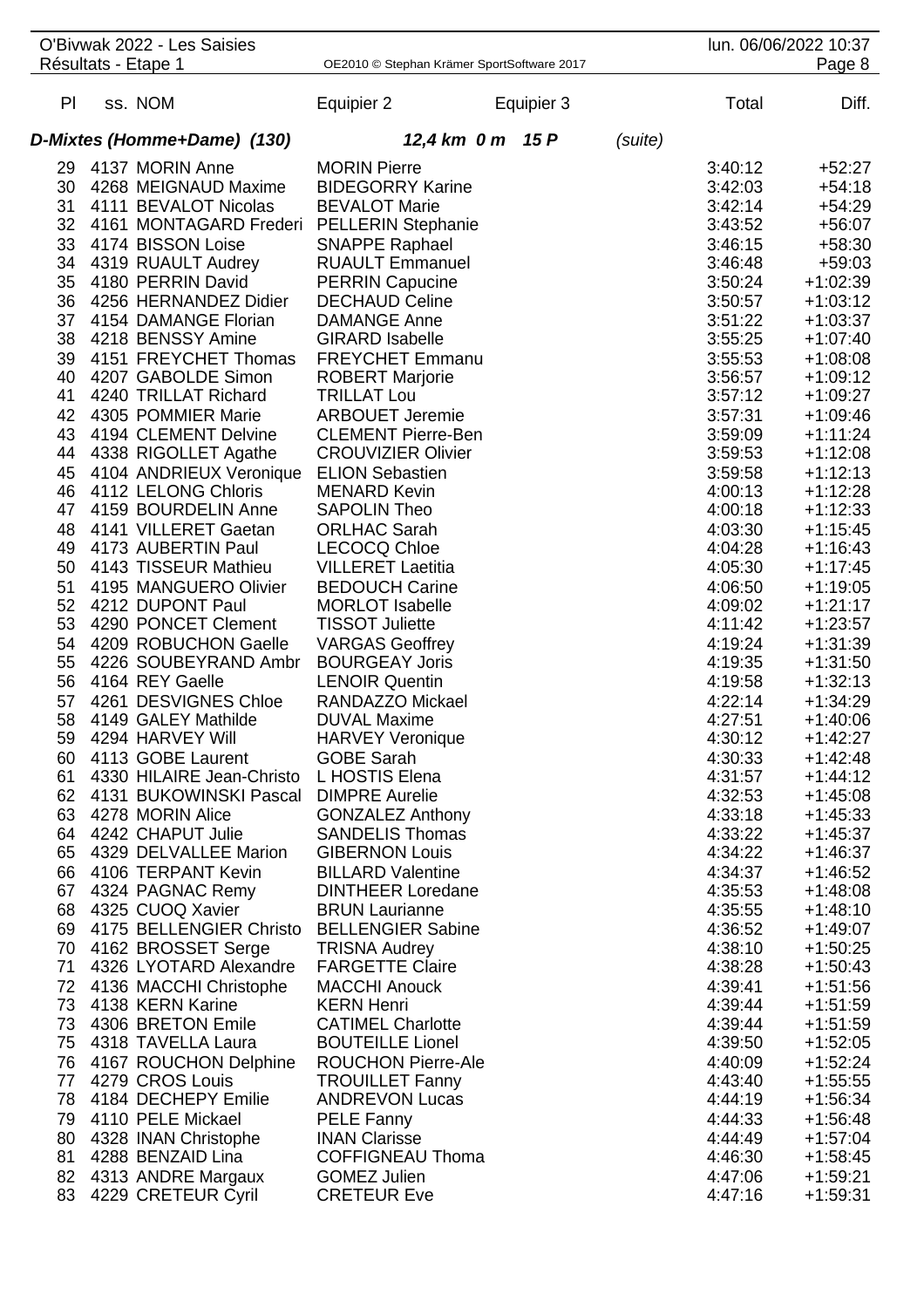|                                                                                                                                                                                                | O'Bivwak 2022 - Les Saisies<br>Résultats - Etape 1                                                                                                                                                                                                                                                                                                                                                                                                                                                                                                                                                                                                                                                                                                                                                                                                                                                                                                                                                                                                                                                                                                                                                                                                   | OE2010 © Stephan Krämer SportSoftware 2017                                                                                                                                                                                                                                                                                                                                                                                                                                                                                                                                                                                                                                                                                                                                                                                                                                                                                                                            |                        |         |                                                                                                                                                                                                                                                                                                                                                                                                                                                                                              | lun. 06/06/2022 10:37<br>Page 9                                                                                                                                                                                                                                                                                                                                                                                                                                                                                                                                |
|------------------------------------------------------------------------------------------------------------------------------------------------------------------------------------------------|------------------------------------------------------------------------------------------------------------------------------------------------------------------------------------------------------------------------------------------------------------------------------------------------------------------------------------------------------------------------------------------------------------------------------------------------------------------------------------------------------------------------------------------------------------------------------------------------------------------------------------------------------------------------------------------------------------------------------------------------------------------------------------------------------------------------------------------------------------------------------------------------------------------------------------------------------------------------------------------------------------------------------------------------------------------------------------------------------------------------------------------------------------------------------------------------------------------------------------------------------|-----------------------------------------------------------------------------------------------------------------------------------------------------------------------------------------------------------------------------------------------------------------------------------------------------------------------------------------------------------------------------------------------------------------------------------------------------------------------------------------------------------------------------------------------------------------------------------------------------------------------------------------------------------------------------------------------------------------------------------------------------------------------------------------------------------------------------------------------------------------------------------------------------------------------------------------------------------------------|------------------------|---------|----------------------------------------------------------------------------------------------------------------------------------------------------------------------------------------------------------------------------------------------------------------------------------------------------------------------------------------------------------------------------------------------------------------------------------------------------------------------------------------------|----------------------------------------------------------------------------------------------------------------------------------------------------------------------------------------------------------------------------------------------------------------------------------------------------------------------------------------------------------------------------------------------------------------------------------------------------------------------------------------------------------------------------------------------------------------|
| PI                                                                                                                                                                                             | ss. NOM                                                                                                                                                                                                                                                                                                                                                                                                                                                                                                                                                                                                                                                                                                                                                                                                                                                                                                                                                                                                                                                                                                                                                                                                                                              | Equipier 2                                                                                                                                                                                                                                                                                                                                                                                                                                                                                                                                                                                                                                                                                                                                                                                                                                                                                                                                                            | Equipier 3             |         | Total                                                                                                                                                                                                                                                                                                                                                                                                                                                                                        | Diff.                                                                                                                                                                                                                                                                                                                                                                                                                                                                                                                                                          |
|                                                                                                                                                                                                | D-Mixtes (Homme+Dame) (130)                                                                                                                                                                                                                                                                                                                                                                                                                                                                                                                                                                                                                                                                                                                                                                                                                                                                                                                                                                                                                                                                                                                                                                                                                          | 12,4 km 0 m 15 P                                                                                                                                                                                                                                                                                                                                                                                                                                                                                                                                                                                                                                                                                                                                                                                                                                                                                                                                                      |                        | (suite) |                                                                                                                                                                                                                                                                                                                                                                                                                                                                                              |                                                                                                                                                                                                                                                                                                                                                                                                                                                                                                                                                                |
| 84<br>85<br>86<br>87<br>88<br>89<br>90<br>91<br>92<br>93<br>94<br>95<br>96<br>97<br>98<br>99<br>100<br>101<br>102<br>103<br>104<br>105<br>106<br>107<br>108<br>109<br>110<br>111<br>112<br>122 | 4258 BUTZBACH Thomas<br>4121 BONNARD Christophe BONNARD Sixtine<br>4124 SCHMETS Benoit<br>4295 MARCOUX Romain<br>4223 PATTY Matthieu<br>4206 BONNERY Gilles<br>4158 CHAN YONG Aurelie<br>4296 VERGNET Jules<br>4250 HOUOT Benjamin<br>4307 TARDY Audrey<br>4254 MAHMOUD Wajih<br>4270 BODINIER David<br>4272 BODINIER Corinne<br>4202 RODRIGUEZ VAZQU<br>4187 BELLES Anne Lyse<br>4115 LAMBERTHO Gael<br>4217 DOS SANTOS Fernan FLORENT Claire<br>4210 BAFFERT Renaud<br>4120 BLAY Etienne<br>4214 BENIN L<br>4147 HELBO Penelope<br>4335 RICHARD Yannis<br>4166 GARNIER Etienne<br>4129 ESPARTEIRO Daniel<br>4269 TRAULLE-LAMBELAIN KHADIDE-BOUCHAU<br>4271 MASSON Julien<br>4183 WITTISCHE Michael<br>4170 JOUAULT Amelie<br>4322 TINIERE Frederique<br>113 4321 TINIERE Romain<br>114 4127 COTTET Marine<br>115 4285 TISSOT Melissa BARALLON Nicolas<br>116 4198 FOURNEL Faustine GRAEFF Thimothe<br>117 4185 DESGACHES Bernard DESGACHES Pauline<br>118 4189 DESGACHES Elisabet COURBON Dominiqu<br>119 4132 ANDRE Helene<br>120 4130 GRANGE Lucile<br>121 4128 FAURAX Camille<br>4108 MONNERON Chloe<br>4302 HEGRON Fabien<br>4116 GOUDIN Romain<br>3058 DEBRUYNE Laurent<br>4286 BESQUEUT Swann<br>3140 ROUSSET Julien<br>3010 VANDEWALLE Lisa | <b>WERST Marlene</b><br><b>VEYSSIERE Karine</b><br><b>CHATEAU Sarah</b><br><b>PATTY Lylou</b><br><b>MARCEL Maryline</b><br><b>BOIVIN Christophe</b><br><b>VERGERON Laure</b><br><b>QUILLERY Elsa</b><br><b>MINCK Olivier</b><br><b>SALOU Emmanuelle</b><br><b>BODINIER Julie</b><br><b>BODINIER Thomas</b><br>RODRIGUEZ VAZQU<br><b>BELLES</b> Eric<br><b>GARAND Axelle</b><br><b>BAFFERT Alberte</b><br><b>CALMEL Marine</b><br><b>BENIN A</b><br><b>PESCH Antoine</b><br><b>BAJARD Coraline</b><br><b>MELLA Blandine</b><br><b>ESPARTEIRO Eden</b><br><b>ORDRENNEAU Marg</b><br><b>SCANDELLA Celine</b><br><b>MOTTEAU Pierre-Mic</b><br><b>TINIERE Gabrielle</b><br><b>TINIERE Manon</b><br><b>MERCIER Laurent</b><br><b>POULAIN Viviane</b><br>DE GUINARD DE GE<br><b>LEFEBVRE Gregory</b><br><b>BOURY Charles</b><br><b>HEGRON Sarah</b><br><b>RIDOU Lucie</b><br>RIVOMALA Veronirina<br><b>WATERMAN Alice</b><br><b>ROUSSET Apolline</b><br><b>LAIGLE Romain</b> |                        |         | 4:47:35<br>4:48:16<br>4:48:39<br>4:49:26<br>4:50:22<br>4:52:54<br>4:54:29<br>4:55:07<br>4:57:06<br>4:57:26<br>4:57:43<br>4:57:55<br>4:57:57<br>5:00:37<br>5:01:19<br>5:02:33<br>5:02:54<br>5:03:33<br>5:09:11<br>5:09:44<br>5:11:57<br>5:15:49<br>5:17:35<br>5:20:10<br>5:21:25<br>5:22:14<br>5:22:41<br>5:24:05<br>5:26:25<br>5:26:26<br>5:26:41<br>5:31:30<br>5:55:37<br>5:56:52<br>5:57:04<br>6:14:52<br>6:33:58<br>6:33:59<br>6:41:47<br>pm<br>pm<br>pm<br>Abandon<br>Abandon<br>Abandon | $+1:59:50$<br>$+2:00:31$<br>$+2:00:54$<br>$+2:01:41$<br>$+2:02:37$<br>$+2:05:09$<br>$+2:06:44$<br>$+2:07:22$<br>$+2:09:21$<br>$+2:09:41$<br>$+2:09:58$<br>$+2:10:10$<br>$+2:10:12$<br>$+2:12:52$<br>$+2:13:34$<br>$+2:14:48$<br>$+2:15:09$<br>$+2:15:48$<br>$+2:21:26$<br>$+2:21:59$<br>$+2:24:12$<br>$+2:28:04$<br>$+2:29:50$<br>$+2:32:25$<br>$+2:33:40$<br>$+2:34:29$<br>$+2:34:56$<br>$+2:36:20$<br>$+2:38:40$<br>$+2:38:41$<br>$+2:38:56$<br>$+2:43:45$<br>$+3:07:52$<br>$+3:09:07$<br>$+3:09:19$<br>$+3:27:07$<br>$+3:46:13$<br>$+3:46:14$<br>$+3:54:02$ |
|                                                                                                                                                                                                | 3008 DUBRULLE Angelique SALAMON Mathieu<br>4196 TATON Paul                                                                                                                                                                                                                                                                                                                                                                                                                                                                                                                                                                                                                                                                                                                                                                                                                                                                                                                                                                                                                                                                                                                                                                                           | <b>BONNIN Lola</b>                                                                                                                                                                                                                                                                                                                                                                                                                                                                                                                                                                                                                                                                                                                                                                                                                                                                                                                                                    | <b>VANDEWALLE Lisa</b> |         | Abandon<br>Abandon                                                                                                                                                                                                                                                                                                                                                                                                                                                                           |                                                                                                                                                                                                                                                                                                                                                                                                                                                                                                                                                                |

# **E-Dames (37) 10,8 km 0 m 11 P**

| 5017 PROY Ariane        | CARTIER-MOULIN Ch ROCHE Amaia | 2:44:01 | 0:00     |
|-------------------------|-------------------------------|---------|----------|
| 2 5170 MATHIAN Alais    | <b>HOUOT Elise</b>            | 2:51:01 | $+7:00$  |
| 3 5118 CETRE Marion     | BERTHAUD Manon                | 2:56:34 | $+12:33$ |
| 4 5184 HAGNIER Mathilde | GRILLET Johanna               | 3:03:48 | $+19.47$ |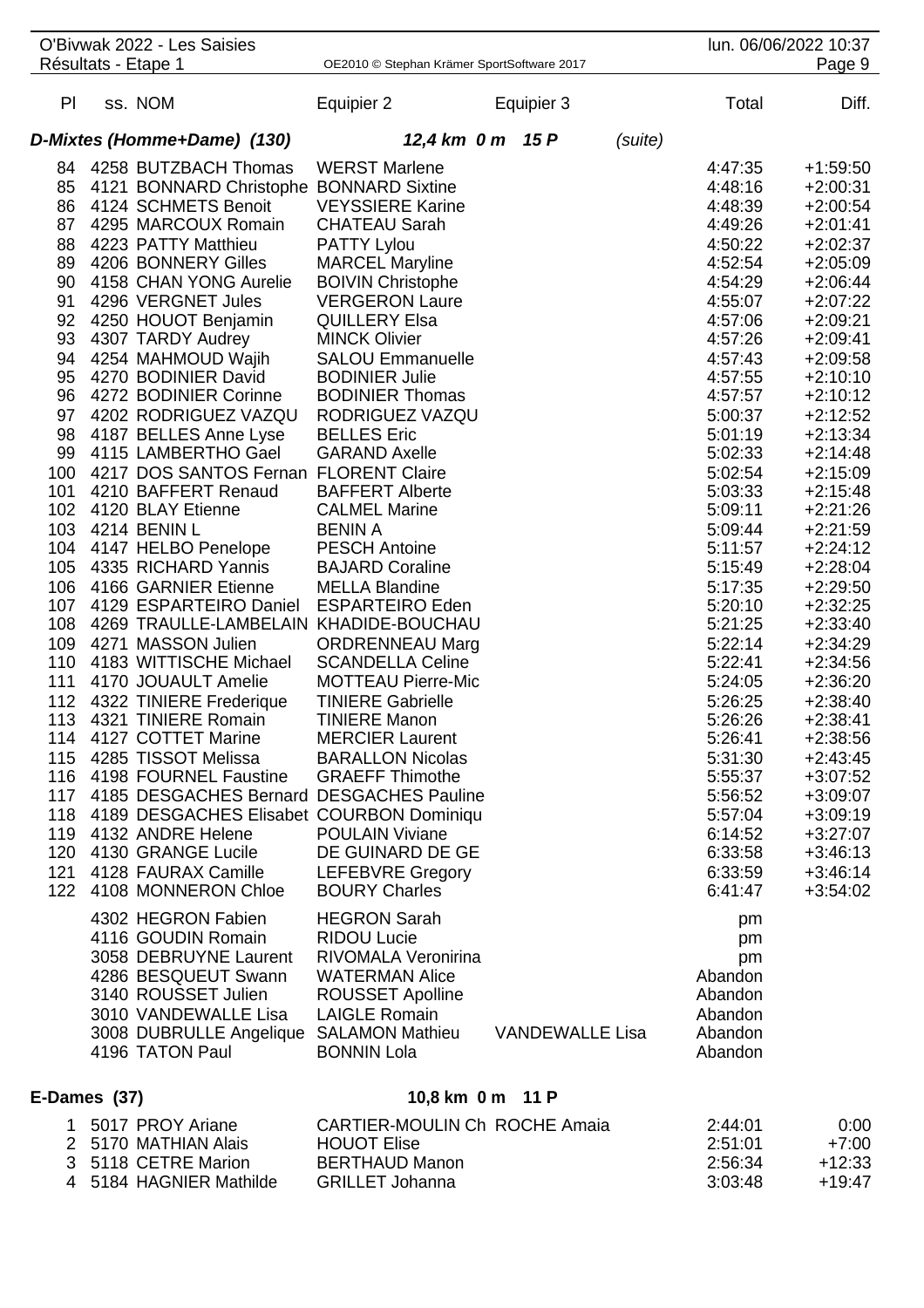|                     | O'Bivwak 2022 - Les Saisies<br>Résultats - Etape 1           | OE2010 © Stephan Krämer SportSoftware 2017        |                          |                    | lun. 06/06/2022 10:37<br>Page 10 |
|---------------------|--------------------------------------------------------------|---------------------------------------------------|--------------------------|--------------------|----------------------------------|
|                     |                                                              |                                                   |                          |                    |                                  |
| PI                  | ss. NOM                                                      | Equipier 2                                        | Equipier 3               | Total              | Diff.                            |
| E-Dames (37)        |                                                              | 10,8 km 0 m 11 P                                  | (suite)                  |                    |                                  |
|                     | 5 5121 CHATEIGNER-LETIN                                      | <b>CHATEIGNER-LETIN</b>                           |                          | 3:04:07            | $+20:06$                         |
| 6                   | 5145 MONCAREY Emilie                                         | <b>CADIOU Marine</b>                              |                          | 3:13:03            | $+29:02$                         |
| $\overline{7}$      | 5002 LAFORCE Gaelle                                          | <b>VAUDEY Charlotte</b>                           | <b>VAUDEY Louise</b>     | 3:35:18            | $+51:17$                         |
| 8                   | 5149 MORER Sophie                                            | LOPERA Stephanie                                  |                          | 3:38:41            | $+54:40$                         |
| 9                   | 5178 CARON Solene                                            | <b>COQUET Claire</b>                              |                          | 3:41:38            | $+57:37$                         |
| 10                  | 5182 FELIERS Corinne                                         | <b>FELIERS Lise</b>                               |                          | 3:51:00            | $+1:06:59$                       |
| 11                  | 5167 GINTZBURGER Veron ZACAR Laurence                        |                                                   |                          | 3:59:03            | $+1:15:02$                       |
| 12                  | 5165 CHABANCE Anne                                           | <b>CHABANCE Lucile</b>                            |                          | 4:02:15            | $+1:18:14$                       |
| 13<br>14            | 5117 ARSEGUEL Clara<br>5013 NAUCHE Marion                    | <b>ARSEGUEL Solene</b><br><b>DESORMEAUX Alice</b> | <b>TESTI Marie</b>       | 4:05:44<br>4:07:44 | $+1:21:43$<br>$+1:23:43$         |
| 15                  | 5112 ROCH Sophie                                             | <b>BOUVIER Line</b>                               |                          | 4:09:46            | $+1:25:45$                       |
| 16                  | 5187 GERACI Sandra                                           | <b>BIGOT Lise</b>                                 |                          | 4:22:18            | $+1:38:17$                       |
| 17                  | 5162 BIZOUARD Camille                                        | <b>GUILLAUME Thaliana</b>                         |                          | 4:24:04            | $+1:40:03$                       |
| 18                  | 5169 BREUILLY Marine                                         | <b>GUAQUIERE Aline</b>                            |                          | 4:31:11            | $+1:47:10$                       |
| 19                  | 5144 CASTILLO XARGAY S NOVION DUCASSOU                       |                                                   |                          | 4:32:33            | $+1:48:32$                       |
| 20                  | 5203 DESMAILLET Roxane PERON Lucile                          |                                                   |                          | 4:33:16            | $+1:49:15$                       |
| 21                  | 5183 FELLOUS-CROUZET                                         | <b>CHALAND Fanny</b>                              |                          | 4:45:33            | $+2:01:32$                       |
| 22                  | 5012 JAN Vanessa                                             | <b>NICLOT Elea</b>                                | <b>NICLOT Candice</b>    | 4:50:02            | $+2:06:01$                       |
| 23                  | 5006 ARCHINARD Marie                                         | <b>GUIRONNET Celine</b>                           | <b>ROCHEREUX Coralie</b> | 4:54:43            | $+2:10:42$                       |
|                     | 24 5131 MADRANGES Maelys                                     | <b>MESSY Alexandra</b>                            |                          | 5:00:49            | $+2:16:48$                       |
| 25<br>26            | 5154 FOSSE Cecilia<br>5020 ALLAIX Athena                     | <b>FOSSE Jade</b><br><b>STEINMETZ Anaelle</b>     | <b>SAM Mazarine</b>      | 5:07:06<br>5:10:27 | $+2:23:05$<br>$+2:26:26$         |
| 27                  | 5146 DELAMEA Sabine                                          | <b>BOCQUENE Aurelie</b>                           | <b>DELAMEA Sabine</b>    | 5:14:00            | $+2:29:59$                       |
| 28                  | 5173 AOUNIL Kenza                                            | <b>CHAMAKH Kaina</b>                              |                          | 5:38:10            | $+2:54:09$                       |
| 29                  | 5156 CHERRIER Sabine                                         | <b>SEVIN Anne-Sophie</b>                          |                          | 5:39:00            | $+2:54:59$                       |
| 30                  | 5014 DUPIRE Nelia                                            | <b>MARTIN Catherine</b>                           | <b>CHAZERAND Carolin</b> | 5:42:31            | $+2:58:30$                       |
| 31                  | 5174 MARENATI Stella                                         | ABBAD EL ANDALOU                                  |                          | 6:15:35            | $+3:31:34$                       |
|                     | 5101 COURIVAUD Veroniqu ROBERT-ORBLIN Ca                     |                                                   |                          | pm                 |                                  |
|                     | 5172 ADEL Chahinez                                           | <b>CHAZEAU Audrey</b>                             |                          | pm                 |                                  |
|                     | 3052 DELALANDE Clarisse BLEUSE Estelle<br>5180 BRISPOT Laura | <b>SAAS Melanie</b>                               |                          | Abandon            |                                  |
|                     | 3069 CHEVALIER Alexia                                        | <b>FAUCONNOT Ornella</b>                          |                          | Abandon<br>Abandon |                                  |
|                     | 3130 MENVIEL Berengere                                       | <b>MENVIEL OLLINET E</b>                          |                          | Abandon            |                                  |
|                     |                                                              |                                                   |                          |                    |                                  |
| E-Hommes (23)       |                                                              | 10,8 km 0 m 11 P                                  |                          |                    |                                  |
| 1.                  | 5158 CARTIER-MOULIN OII CARTIER-MOULIN PI                    |                                                   |                          | 2:21:19            | 0:00                             |
| $\overline{2}$      | 5177 BARBET Mayeul                                           | <b>BARBET Jules</b>                               |                          | 2:45:18            | $+23:59$                         |
| 3                   | 5155 COLLET Pierrick                                         | <b>COLLET Mathis</b>                              | <b>COLLET Mathis</b>     | 2:56:02            | $+34:43$                         |
| 4                   | 5030 GOBILLOT Nicolas                                        | <b>GOBILLOT Thomas</b>                            | <b>GOBILLOT Jacques</b>  | 2:58:32            | $+37:13$                         |
| 5                   | 5123 CLAUDIN Benoit                                          | <b>CLAUDIN Guillaume</b>                          |                          | 3:14:22            | $+53:03$                         |
| 6<br>$\overline{7}$ | 5104 RICHARDOT Jerome                                        | RICHARDOT Benjami                                 |                          | 3:23:01            | $+1:01:42$                       |
| 8                   | 5147 MONGE Damien<br>5004 BRETTE Laurent                     | <b>TRELIN Charles</b><br><b>BRETTE Ethan</b>      | <b>BRETTE Axel</b>       | 3:30:07<br>3:30:51 | $+1:08:48$<br>$+1:09:32$         |
| 9                   | 5135 MARCHESCHI Stepha RONJON Etienne                        |                                                   |                          | 3:33:26            | $+1:12:07$                       |
| 10                  | 5105 LESENNE Mathieu                                         | <b>LESENNE Alexis</b>                             |                          | 3:33:38            | $+1:12:19$                       |
| 11                  | 5140 DECOEUR Thomas                                          | <b>DECOEUR Arthur</b>                             |                          | 3:41:01            | $+1:19:42$                       |
| 12                  | 5113 DESOUTTER Frederi DESOUTTER Malo                        |                                                   |                          | 3:45:02            | $+1:23:43$                       |
| 13                  | 5142 BIRINGER Stephane                                       | <b>BIRINGER Titouan</b>                           |                          | 3:45:17            | $+1:23:58$                       |
| 14                  | 5106 JOLY Cyril                                              | <b>JOLY Mathias</b>                               |                          | 3:46:50            | $+1:25:31$                       |
| 15 <sub>15</sub>    | 5168 THUET Boris                                             | <b>BOURDOIS RISSE T</b>                           |                          | 3:51:21            | $+1:30:02$                       |
|                     | 16 5011 GRENIER Nolhan                                       | <b>GRENIER Guilhem</b>                            | <b>POMEON Baptiste</b>   | 3:56:51            | $+1:35:32$                       |
| 17                  | 5205 POUCHOL Cyril                                           | <b>VERNAY Mathis</b>                              | <b>VALENTIN / LOU</b>    | 3:57:44            | $+1:36:25$                       |
| 18                  | 5164 HAYER Nicolas                                           | <b>DUHAGON Vincent</b>                            | <b>HAYER Stephanie</b>   | 4:13:26            | $+1:52:07$                       |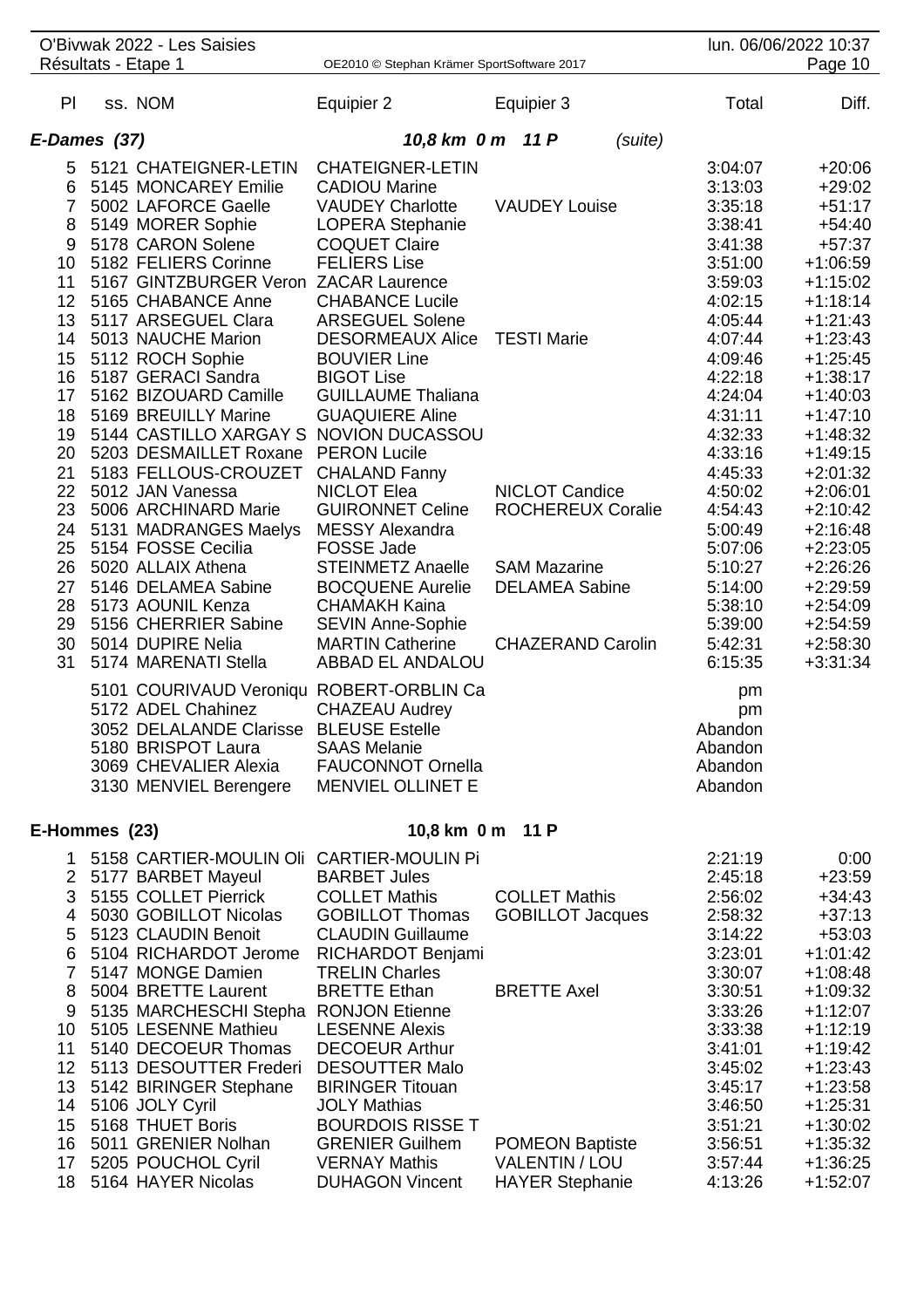|                 | O'Bivwak 2022 - Les Saisies<br>Résultats - Etape 1                                                     | OE2010 © Stephan Krämer SportSoftware 2017             |                                       |                               | lun. 06/06/2022 10:37<br>Page 11       |
|-----------------|--------------------------------------------------------------------------------------------------------|--------------------------------------------------------|---------------------------------------|-------------------------------|----------------------------------------|
|                 |                                                                                                        |                                                        |                                       |                               |                                        |
| PI              | ss. NOM                                                                                                | Equipier 2                                             | Equipier 3                            | Total                         | Diff.                                  |
| E-Hommes (23)   |                                                                                                        | 10,8 km 0 m 11 P                                       | (suite)                               |                               |                                        |
| 21              | 19 5029 PEZEYRE Christophe PEZEYRE Alexandre<br>20 5108 LAUTIER Vincent<br>5161 BIZOUARD Arnaud        | <b>LAUTIER Valentin</b><br><b>ROUMIGUIE Cyril Luig</b> | <b>TATIN Ghyslain</b>                 | 4:50:07<br>5:20:06<br>5:34:23 | $+2:28:48$<br>$+2:58:47$<br>$+3:13:04$ |
|                 | 5021 LE GOFF Jean-Franc ROSMY LE GOFF Pa ROSMY LE GOFF Vic<br>5150 SCHMIDT Pierre-Antoi CHARLES Armand |                                                        |                                       | pm<br>pm                      |                                        |
|                 | E-Mixtes (Homme+Dame) (61)                                                                             | 10,8 km 0 m 11 P                                       |                                       |                               |                                        |
|                 | 1 5202 MATHIAN Timothe                                                                                 | <b>DELGADO Clement</b>                                 | <b>BEREZIAT M &amp; X</b>             | 2:30:34                       | 0:00                                   |
|                 | 2 5026 PONCET Claudine                                                                                 |                                                        | VION-DELPHIN Baptis VION-DELPHIN Thom | 2:33:20                       | $+2:46$                                |
|                 | 3 5143 MAZIMANN Vincent                                                                                | <b>BIRINGER Elea</b>                                   |                                       | 2:34:47                       | $+4:13$                                |
|                 | 4 5005 LAGNEAU Julien                                                                                  | <b>LAGNEAU Marielle</b>                                | <b>LAGNEAU Basile</b>                 | 2:35:03                       | $+4:29$                                |
| 5               | 5018 GLAPA Noemie                                                                                      | <b>GAGNIERE Estelle</b>                                | <b>GLAPA David</b>                    | 2:36:54                       | $+6:20$                                |
| 6               | 5159 CHAUVIER Maelle                                                                                   | <b>BONNARD Jordy</b>                                   |                                       | 2:37:15                       | $+6:41$                                |
|                 | 7 5153 MULLER Serge                                                                                    | <b>MULLER Marion</b>                                   |                                       | 2:40:05                       | $+9:31$                                |
| 8               | 5160 BELLON Alice                                                                                      | <b>BELLON Noe</b>                                      |                                       | 2:51:13                       | $+20:39$                               |
| 9               | 5157 CASTILLO Sylvie                                                                                   | <b>PARZYCH Matheis</b>                                 |                                       | 2:56:24                       | $+25:50$                               |
| 10 <sup>°</sup> | 5134 FOUCARD Yoann                                                                                     | <b>PILLOT Clara</b>                                    |                                       | 2:59:07                       | $+28:33$                               |
| 11              | 5163 CORBIC Virginie                                                                                   | <b>ROUX CORBIC Arthu</b>                               |                                       | 3:03:28                       | $+32:54$                               |
|                 | 12 5111 TILMONT Juliette                                                                               | <b>GUIHARD Benjamin</b>                                |                                       | 3:11:36                       | $+41:02$                               |
| 13              | 5189 LENOBLE Christophe LENOBLE Tiphaine                                                               |                                                        |                                       | 3:12:09                       | $+41:35$                               |
|                 | 14 5028 JACQUES Sandrine                                                                               | <b>JACQUES Thibaut</b>                                 | <b>BOITIAT Noe</b>                    | 3:12:20                       | $+41:46$                               |
| 15              | 5019 GUILLE Celine                                                                                     | <b>FRESSARD Valerie</b>                                | <b>CHILLET Christophe</b>             | 3:13:00                       | $+42:26$                               |
| 16              | 5127 GROSBOST Remi                                                                                     |                                                        |                                       | 3:13:38                       | $+43:04$                               |
| 17              | 5133 RIBAULT Herve                                                                                     | <b>GROSBOST Marie Ag</b><br><b>RIBAULT Anne</b>        |                                       | 3:16:44                       | $+46:10$                               |
| 18              | 5007 MARTINEZ Jean-Chris MARTINEZ Marie Laur MARTINEZ Noemie                                           |                                                        |                                       |                               | $+48:45$                               |
|                 |                                                                                                        |                                                        |                                       | 3:19:19                       |                                        |
| 19              | 5132 COURTIAL Aurelien                                                                                 | <b>PESCIA Marianne</b>                                 |                                       | 3:19:50                       | $+49:16$                               |
| 20              | 5110 SOUBRENIE Alexandr DEMARE Hugo                                                                    |                                                        |                                       | 3:25:40                       | $+55:06$                               |
| 21              | 5016 LIOGIER Catherine                                                                                 | <b>LIOGIER Alexandre</b>                               | <b>LIOGIER Philippe</b>               | 3:27:08                       | $+56:34$                               |
| 22              | 5152 STORI Nicolas                                                                                     | <b>STORI Catherine</b>                                 |                                       | 3:29:31                       | $+58:57$                               |
| 23              | 5188 MAHE Angeline                                                                                     | <b>KUNTZ Maxime</b>                                    |                                       | 3:32:29                       | $+1:01:55$                             |
| 24              | 5136 RONJON Sylvain                                                                                    | <b>RONJON Solene</b>                                   |                                       | 3:32:38                       | $+1:02:04$                             |
| 25              | 5176 BUFFET-EYMARD Ce BUFFET Tom                                                                       |                                                        |                                       | 3:33:42                       | $+1:03:08$                             |
| 26              | 5010 ASTIGARRAGA Cedri                                                                                 | ASTIGARRAGA Adelin ASTIGARRAGA Elyne                   |                                       | 3:34:15                       | $+1:03:41$                             |
| 27              | 5193 UNAL Sebastien                                                                                    | <b>UNAL Elisa</b>                                      |                                       | 3:34:16                       | $+1:03:42$                             |
| 28              | 5109 SEGALEN Jean-Bapti                                                                                | <b>GROSHENS Sophie</b>                                 |                                       | 3:34:29                       | $+1:03:55$                             |
|                 | 29 5015 DORFFNER Frederic                                                                              | DORFFNER Anne-La DORFFNER Edmee                        |                                       | 3:40:00                       | $+1:09:26$                             |
|                 | 30 5129 BELLET Mathis                                                                                  | <b>NOURI Lucile</b>                                    |                                       | 3:43:14                       | $+1:12:40$                             |
| 31              | 5151 LE GARGASSON Mari MEUNIER Nicolas                                                                 |                                                        |                                       | 3:44:37                       | $+1:14:03$                             |
|                 | 32 5008 AZZOPARDI Cendrine CHAMPANGE Kylian                                                            |                                                        | <b>CHAMPANGE Axel</b>                 | 3:50:36                       | $+1:20:02$                             |
|                 | 33 5141 EGLIZOT Brice                                                                                  | <b>GOEMANS Juliette</b>                                |                                       | 3:50:59                       | $+1:20:25$                             |
|                 | 34 5139 HERAUT Lucas                                                                                   | <b>HERAUT Anais</b>                                    |                                       | 3:51:48                       | $+1:21:14$                             |
|                 | 35 5128 PERDRIAT Delphine                                                                              | <b>LOPES David</b>                                     |                                       | 3:56:12                       | $+1:25:38$                             |
| 36              | 5137 GERMAINE Cyril                                                                                    | <b>VOURC H Lucie</b>                                   |                                       | 4:00:12                       | $+1:29:38$                             |
| 37              | 5179 CHATAGNIER Philippe CHATAGNIER Anne                                                               |                                                        |                                       | 4:05:16                       | $+1:34:42$                             |
| 38              | 5003 DAKOWSKI Mathieu                                                                                  | <b>DAKOWSKI</b> Gaetan                                 | <b>FOUSSAT Stephanie</b>              | 4:09:34                       | $+1:39:00$                             |
|                 | 39 5124 DUHAGON Jean-Jacq DUHAGON Sylvie                                                               |                                                        |                                       | 4:13:29                       | $+1:42:55$                             |
| 40              | 5009 JACOMY Eric                                                                                       | <b>JACOMY Celia</b>                                    | <b>BELLENGIER Marie</b>               | 4:14:15                       | $+1:43:41$                             |
| 41              | 5185 NOYER Emma                                                                                        | <b>JOSSO Heloise</b>                                   |                                       | 4:14:39                       | $+1:44:05$                             |
| 42              | 5171 VAN DER HEIJDE Mar BONHOMME Christell                                                             |                                                        |                                       | 4:20:45                       | $+1:50:11$                             |
| 43              | 5122 BESSARD Rejane                                                                                    | <b>ADAM Olivier</b>                                    |                                       | 4:22:15                       | $+1:51:41$                             |
| 44              | 5001 CHARDON Jerome                                                                                    | <b>MAZOYER Celine</b>                                  | <b>MAZOYER Christoph</b>              | 4:22:20                       | $+1:51:46$                             |
| 45              | 5204 RIFFAUD Jerome                                                                                    | <b>PARZYCH Nellie</b>                                  | PARZYCH / RIFFAUD                     | 4:30:44                       | $+2:00:10$                             |
| 46              | 5115 TRIBOLLET Pascal                                                                                  | <b>TRIBOLLET Salome</b>                                |                                       | 4:34:31                       | $+2:03:57$                             |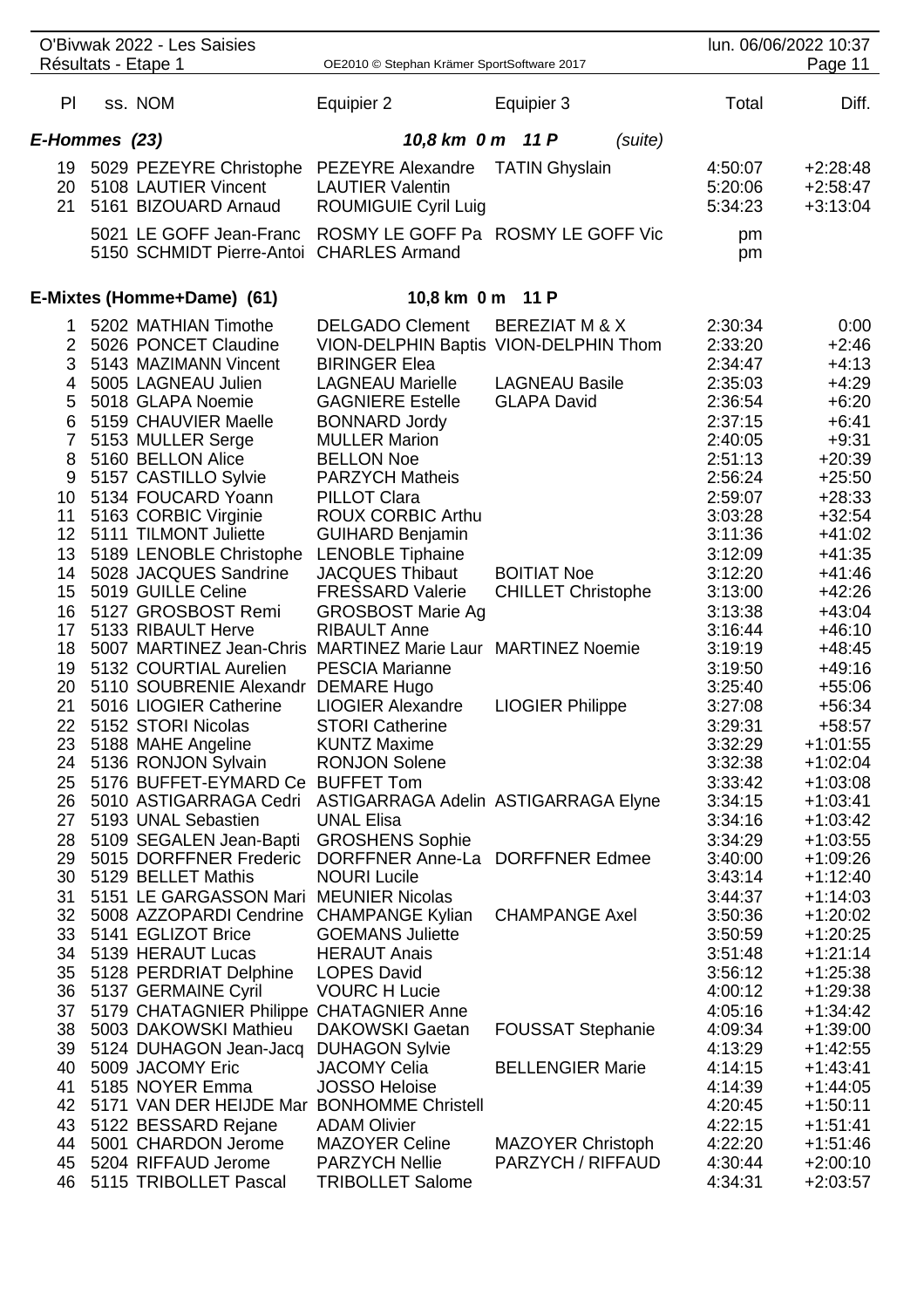|              | O'Bivwak 2022 - Les Saisies                     |                                              |                                                |         |                              | lun. 06/06/2022 10:37 |
|--------------|-------------------------------------------------|----------------------------------------------|------------------------------------------------|---------|------------------------------|-----------------------|
|              | Résultats - Etape 1                             | OE2010 © Stephan Krämer SportSoftware 2017   |                                                |         |                              | Page 12               |
| PI           | ss. NOM                                         | Equipier 2                                   | Equipier 3                                     |         | Total                        | Diff.                 |
|              | E-Mixtes (Homme+Dame) (61)                      | 10,8 km 0 m 11 P                             |                                                | (suite) |                              |                       |
|              | 47 5130 CARRON Jean-Philipp CARRON Rachel       |                                              |                                                |         | 4:41:06                      | $+2:10:32$            |
| 48           | 5201 CHAPELIER Laurent                          | <b>FREMONT Flora</b>                         | <b>CHAPELIER--FL&amp;F</b>                     |         | 4:46:54                      | $+2:16:20$            |
| 49           | 5166 GEOFFROY Baptiste                          | <b>BERARD Sandie</b>                         |                                                |         | 4:47:47                      | $+2:17:13$            |
| 50           | 5114 COSSON Gerard                              | <b>COSSON Francoise</b>                      |                                                |         | 5:04:43                      | $+2:34:09$            |
| 51           | 5027 GRUFFAZ Marie                              | <b>BOITIAT Tino</b>                          | <b>GOY Laurent</b>                             |         | 5:09:38                      | $+2:39:04$            |
| 52           | 5022 FOURNIER Coline                            | <b>FOURNIER Lila</b>                         | PEREZ Jose                                     |         | 5:10:56                      | $+2:40:22$            |
| 53           | 5186 GRAIL Emilie                               | <b>BERTIN Virgile</b>                        |                                                |         | 5:11:41                      | $+2:41:07$            |
| 54           | 5107 LAUTIER Julien                             | <b>LAUTIER Caroline</b>                      |                                                |         | 5:20:02                      | $+2:49:28$            |
| 55           | 5125 TITTON Doriane                             | <b>GOUZY Guilhem</b>                         |                                                |         | 5:20:16                      | $+2:49:42$            |
| 56           | 5116 REGNAULT Laurent                           | <b>REGNAULT Florence</b>                     |                                                |         | 5:22:59                      | $+2:52:25$            |
| 57           | 5119 KUBES Pierre                               | <b>GUYON Mathilde</b>                        |                                                |         | 5:26:37                      | $+2:56:03$            |
|              | 58 5175 MOURLON Alexandra                       | <b>BOUTIN Etienne</b>                        |                                                |         | 5:32:59                      | $+3:02:25$            |
|              | 59 5138 SEMMARTIN Thomas                        | <b>MEINRAD Valentine</b>                     |                                                |         | 5:34:51                      | $+3:04:17$            |
|              | 60 5120 HUSER Laurene                           | <b>BERTHEAU Fabien</b>                       |                                                |         | 5:38:19                      | $+3:07:45$            |
|              | nc 3106 ROBERT Coralie                          | NIEDERMEYER Yann                             |                                                |         | Abandon                      |                       |
| H-Dames (24) |                                                 | 10,8 km 0 m 11 P                             |                                                |         |                              |                       |
|              | 8115 AGNOLY Rachel                              | <b>CARPREAU Cecile</b>                       |                                                |         | Bien réalisé                 |                       |
|              | 8012 BABOULAZ Emilie                            | <b>PRIEUR Marie Laure</b>                    | <b>PRIEUR Eva</b>                              |         | Bien réalisé                 |                       |
|              | 8156 BAUMERT Caroline                           | <b>DUMONT My-Linh</b>                        |                                                |         | Bien réalisé                 |                       |
|              | 8132 BLAIS Caroline                             | <b>BLAIS Elodie</b>                          |                                                |         | Bien réalisé                 |                       |
|              | 8133 BONNEL Florence                            | <b>BLAIS Juliette</b>                        |                                                |         | Bien réalisé                 |                       |
|              | 8158 BRIGLIA Celine                             | <b>CHARBERET Karine</b>                      |                                                |         | abs                          |                       |
|              | 8131 CHABUEL Charlotte                          | <b>VAUJANY Gaelle</b>                        |                                                |         | Bien réalisé                 |                       |
|              | 8155 CHARTIER Elisabeth                         | <b>CHARTIER Elsa</b>                         |                                                |         | Bien réalisé                 |                       |
|              | 8102 CHEVALIER Caroline                         | <b>CREMADES Nathalie</b>                     |                                                |         | Bien réalisé                 |                       |
|              | 8023 DE LORENA Matilde                          | DE LORENA Madalen DE LORENA Sofia            |                                                |         | Abandon                      |                       |
|              | 8137 DELEGLISE Laetitia                         | <b>PICARD Marie</b>                          |                                                |         | Bien réalisé                 |                       |
|              | 8117 DION Armelle                               | <b>DEBAT Peggy</b>                           |                                                |         | Bien réalisé                 |                       |
|              | 8122 FOREST Barbara                             | <b>LORENTZ Karine</b>                        |                                                |         | Bien réalisé                 |                       |
|              | 8134 GERARD Nadege                              | <b>MEY Astrid</b>                            |                                                |         | Bien réalisé                 |                       |
|              | 8014 JACOTY Joelle                              | <b>PRABEL Sandra</b>                         | <b>GRABIT Coralie</b>                          |         | Bien réalisé                 |                       |
|              | 8146 JAILLARD Marine                            | <b>GAUTREAU Mathilde</b>                     |                                                |         | Bien réalisé                 |                       |
|              | 8145 JOURDAN Fabienne                           | <b>JOURDAN Cecile</b>                        |                                                |         | Bien réalisé                 |                       |
|              | 8143 MARQUIS Sabrina                            | <b>HADJADJ Myriam</b>                        |                                                |         | Abandon                      |                       |
|              | 8127 MARTINEU Chantal                           | <b>RUFFIOT Megane</b>                        |                                                |         | Bien réalisé                 |                       |
|              | 8106 MICHEL Anne Sophie                         | <b>MICHEL Soline</b>                         |                                                |         | Bien réalisé                 |                       |
|              | 8004 MOUTARDE DESBR                             | MOUTARDE Marie-Au MOUTARDE KHALID            |                                                |         | Bien réalisé                 |                       |
|              | 8009 RICHARD Elisabeth                          | <b>BOUCLIER Charlotte</b>                    | <b>BOUCLIER Aude</b>                           |         | Bien réalisé                 |                       |
|              | 8008 SCHIEBER Anne Hele<br>8018 THIMONIER Agnes | <b>SCHIEBER Alix</b><br><b>FOURNEL Anouk</b> | <b>HOUEL-MASSET Em</b><br><b>HOPP Blandine</b> |         | Bien réalisé<br>Bien réalisé |                       |
|              |                                                 |                                              |                                                |         |                              |                       |
|              |                                                 |                                              |                                                |         |                              |                       |

### 8153 CHARTIER Pierre CHARTIER Fantin<br>8005 COSTEA Viorel COSTEA Victor COSTEA Luca Bien réalisé 8005 COSTEA Viorel COSTEA Victor COSTEA Luca Bien réalisé<br>8130 DOMPMARTIN Jerom DOMPMARTIN Louis Bien réalisé 8130 DOMPMARTIN Jerom DOMPMARTIN Louis<br>8011 LE NOTRE Francois SEGUR Vincent GODEFROY Thibaut Bien réalisé 8011 LE NOTRE Francois SEGUR Vincent GODEFROY Thibaut Bien réalisé<br>8028 MARTINEAU Vincent COUCHON Johany PITIOT Robin Bien réalisé 8028 MARTINEAU Vincent 8002 MOSSET Eric RENOU Vincent PAGNOD / NICOLAS Bien réalisé<br>8120 PAILLARD Laurent PAILLARD Palmyre Bien réalisé 8120 PAILLARD Laurent 8157 PERGOD Cecile PERGOD Arthur abs 8029 PONTRE Lucas DES HAYS Valerie DES HAYS DE GASS abs<br>8123 SADOVYKH Andrey SADOVYKH Philippe 8123 SADOVYKH Andrey

## **H-Hommes (11) 10,8 km 0 m 11 P**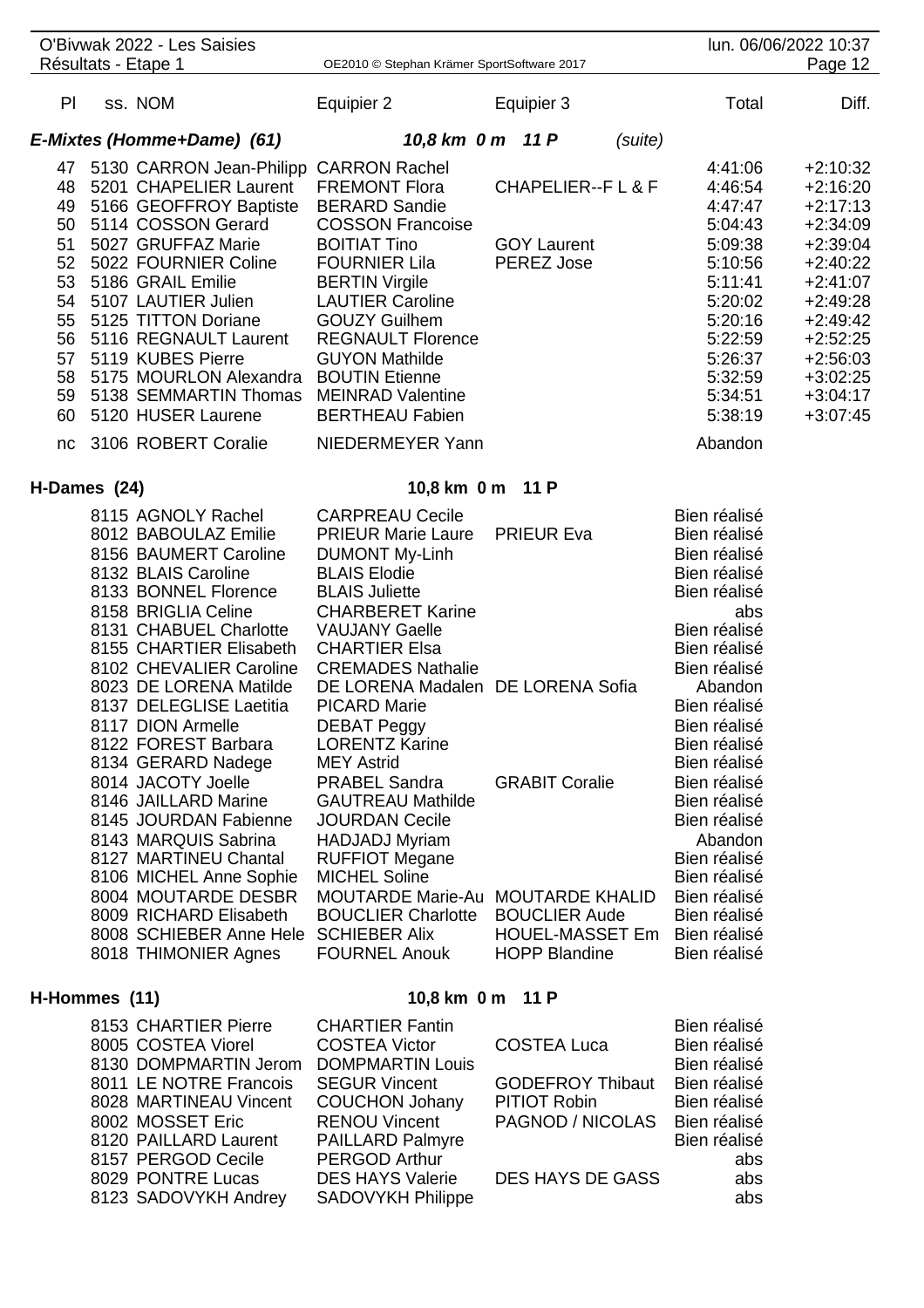| O'Bivwak 2022 - Les Saisies                                                                                                                                                                                                                 | lun. 06/06/2022 10:37                                                                                                                                                                                                     |                                                                                                                                    |                                                                                                                                           |       |
|---------------------------------------------------------------------------------------------------------------------------------------------------------------------------------------------------------------------------------------------|---------------------------------------------------------------------------------------------------------------------------------------------------------------------------------------------------------------------------|------------------------------------------------------------------------------------------------------------------------------------|-------------------------------------------------------------------------------------------------------------------------------------------|-------|
| Résultats - Etape 1                                                                                                                                                                                                                         | OE2010 © Stephan Krämer SportSoftware 2017                                                                                                                                                                                | Page 13                                                                                                                            |                                                                                                                                           |       |
| PI<br>ss. NOM                                                                                                                                                                                                                               | Equipier 2                                                                                                                                                                                                                | Equipier 3                                                                                                                         | Total                                                                                                                                     | Diff. |
| H-Hommes (11)                                                                                                                                                                                                                               | 10,8 km 0 m 11 P                                                                                                                                                                                                          | (suite)                                                                                                                            |                                                                                                                                           |       |
| 8150 SERINE Thibaut                                                                                                                                                                                                                         | VACCARO Jonathan                                                                                                                                                                                                          |                                                                                                                                    | Bien réalisé                                                                                                                              |       |
| H-Mixtes (Homme+Dame) (60)                                                                                                                                                                                                                  | 10,8 km 0 m 11 P                                                                                                                                                                                                          |                                                                                                                                    |                                                                                                                                           |       |
| 8114 ANDRIEUX Victor<br>8141 AREF Michelle<br>8006 AUBERT Lionel<br>8016 AUTIE Celine<br>8151 BERNARD Lea<br>8126 BERU Marion<br>8109 BIGUENET Loic<br>8124 BONNET Sebastien<br>8136 CANALS Amaury<br>8140 CANTALOUBE Xavier LEBLOND Karine | <b>ANDRIEUX Stephanie</b><br>PETITJEAN Regis<br><b>AUBERT Noe</b><br><b>LINET Lucas</b><br><b>LADAVIER Loic</b><br><b>GEFFROY Robin</b><br><b>BIGUENET Sandrine</b><br><b>BONNET Stephanie</b><br><b>SEVILLA Laetitia</b> | <b>AUBERT Juliette</b><br><b>LINET Yael</b>                                                                                        | pm<br>Bien réalisé<br>Bien réalisé<br>Bien réalisé<br>Bien réalisé<br>abs<br>Bien réalisé<br>Bien réalisé<br>Bien réalisé<br>Bien réalisé |       |
| 8204 CHARTIER Celine<br>8142 COROMPT Virginie<br>8107 DANIEL Gregory<br>8021 DARBOURET Martin                                                                                                                                               | <b>CHARTIER Cyril</b><br><b>GONCALVES Jose</b><br><b>DANIEL Eloise</b>                                                                                                                                                    | <b>CHARTIER N &amp; B</b>                                                                                                          | pm<br>Bien réalisé<br>Bien réalisé                                                                                                        |       |
| 8020 DARBOURET Myriam VEROT Nicolas<br>8026 DE JOUSSINEAU Alba BARRIOT Gabriel<br>8152 DE LA SERRAZ Tang<br>8113 DENAT Alban                                                                                                                | <b>MAS Perrine</b><br><b>VALIN Jade</b><br><b>CAU Christine</b>                                                                                                                                                           | <b>DARBOURET Leonie</b><br><b>VEROT Mathis</b><br><b>BARRIOT Morgane</b>                                                           | Bien réalisé<br>Bien réalisé<br>pm<br>Bien réalisé<br>Bien réalisé                                                                        |       |
| 8025 DESELAIE Clara<br>8128 DOMPMARTIN Flavie                                                                                                                                                                                               | <b>PAGES Matthieu</b><br><b>REBOURS Lucas</b>                                                                                                                                                                             | <b>DANIEL Mathilde</b>                                                                                                             | Bien réalisé<br>Bien réalisé                                                                                                              |       |
| 8024 DURET Olivier<br>8104 FONLUPT Philippe<br>8105 FRICK Nathalie                                                                                                                                                                          | <b>DURET Pauline</b><br><b>FONLUPT Margaux</b><br><b>FRICK Baptiste</b>                                                                                                                                                   | <b>DURET Colette</b>                                                                                                               | Bien réalisé<br>Bien réalisé<br>Bien réalisé                                                                                              |       |
| 8003 FRICK Sebastien<br>8112 GAL Berengere                                                                                                                                                                                                  | <b>FRICK Emilie</b><br><b>HUSS Laura</b>                                                                                                                                                                                  | <b>FRICK Camille</b>                                                                                                               | Bien réalisé<br>Bien réalisé                                                                                                              |       |
| 8206 GASTINEAU Lydie<br>8103 GAUTHIER Vivian<br>8108 GENIN Gerard<br>8135 GLAPA Marie-Line                                                                                                                                                  | <b>RAIMBAULT Marielle</b><br><b>ANCIAN Isabelle</b><br><b>FEVRE Marie Christin</b><br><b>GLAPA Frederic</b>                                                                                                               | <b>FREMONDIERE A &amp;</b>                                                                                                         | Bien réalisé<br>Bien réalisé<br>abs<br>abs                                                                                                |       |
| 8015 GUERIN Frederic<br>8148 GUIBERT Julie<br>8019 HANTZ Richard<br>8201 HEYDEL Arnaud<br>8147 JAILLARD Lucie                                                                                                                               | <b>GUERIN Zely</b><br><b>PINTO Mathieu</b><br><b>HANTZ Leila</b><br><b>HEYDEL Baptiste</b><br><b>LEGUET Tristan</b>                                                                                                       | <b>CHAPELOT Amandin</b><br><b>REYNAUD Mael</b><br><b>HANTZ Nawelle</b><br><b>HEYDEL M &amp; C</b>                                  | Bien réalisé<br>Bien réalisé<br>Bien réalisé<br>Bien réalisé<br>Bien réalisé                                                              |       |
| 8007 LAPORTE Yvon<br>8144 LEJON-JOSSENT Lou GARNIER Bastien<br>8207 LIBERT Cedric                                                                                                                                                           | <b>LAPORTE Joanne</b><br><b>BAILLEUL Sophie</b>                                                                                                                                                                           | <b>LAPORTE Laurene</b><br>LIBERT C & A                                                                                             | Bien réalisé<br>Bien réalisé<br>Bien réalisé                                                                                              |       |
| 8208 MARCHAND Eric<br>8110 MERLE Jerome                                                                                                                                                                                                     | <b>MARCHAND Lilou</b><br><b>MERLE Carine</b>                                                                                                                                                                              | <b>MARCHAND H &amp; F</b>                                                                                                          | abs<br>Bien réalisé                                                                                                                       |       |
| 8203 NARDI Patrick<br>8001 NICOLAS Lea<br>8205 OUBRIER Stephane<br>8022 PAGAT Philippe<br>8013 PAILLARD Olivier<br>8202 PENEZ Damien<br>8119 POIRIER Anne<br>8125 PROST Christian                                                           | <b>RAGOT Caroline</b><br><b>GIRALDE MOSSET V</b><br><b>DUPUY Alice</b><br><b>PAGAT Marie-Line</b><br>PAILLARD Stephan<br>PENEZ Sonya<br><b>POIRIER Sebastien</b><br><b>MARCEL Chantal</b>                                 | NARDIC&C<br>MAISONNEUVE / DU<br><b>OUBRIER E &amp; R</b><br><b>PAGAT Stephanie</b><br><b>PAILLARD Colyne</b><br>PENEZ Enzo & Pablo | Bien réalisé<br>Bien réalisé<br>Bien réalisé<br>Bien réalisé<br>Bien réalisé<br>Bien réalisé<br>Bien réalisé<br>Bien réalisé              |       |
| 8027 REYNAUD Emmanuel REYNAUD Mael<br>8159 RICHARD Francoise<br>8138 RODOT Nathalie<br>8010 RONAT Flavien                                                                                                                                   | <b>RICHARD Gilles</b><br><b>FORGET Bertrand</b><br><b>CEUILLERON Elvire</b>                                                                                                                                               | <b>REYNAUD Nerys</b><br><b>SELMAN Claire</b>                                                                                       | Bien réalisé<br>Bien réalisé<br>Abandon<br>pm                                                                                             |       |
|                                                                                                                                                                                                                                             |                                                                                                                                                                                                                           |                                                                                                                                    |                                                                                                                                           |       |